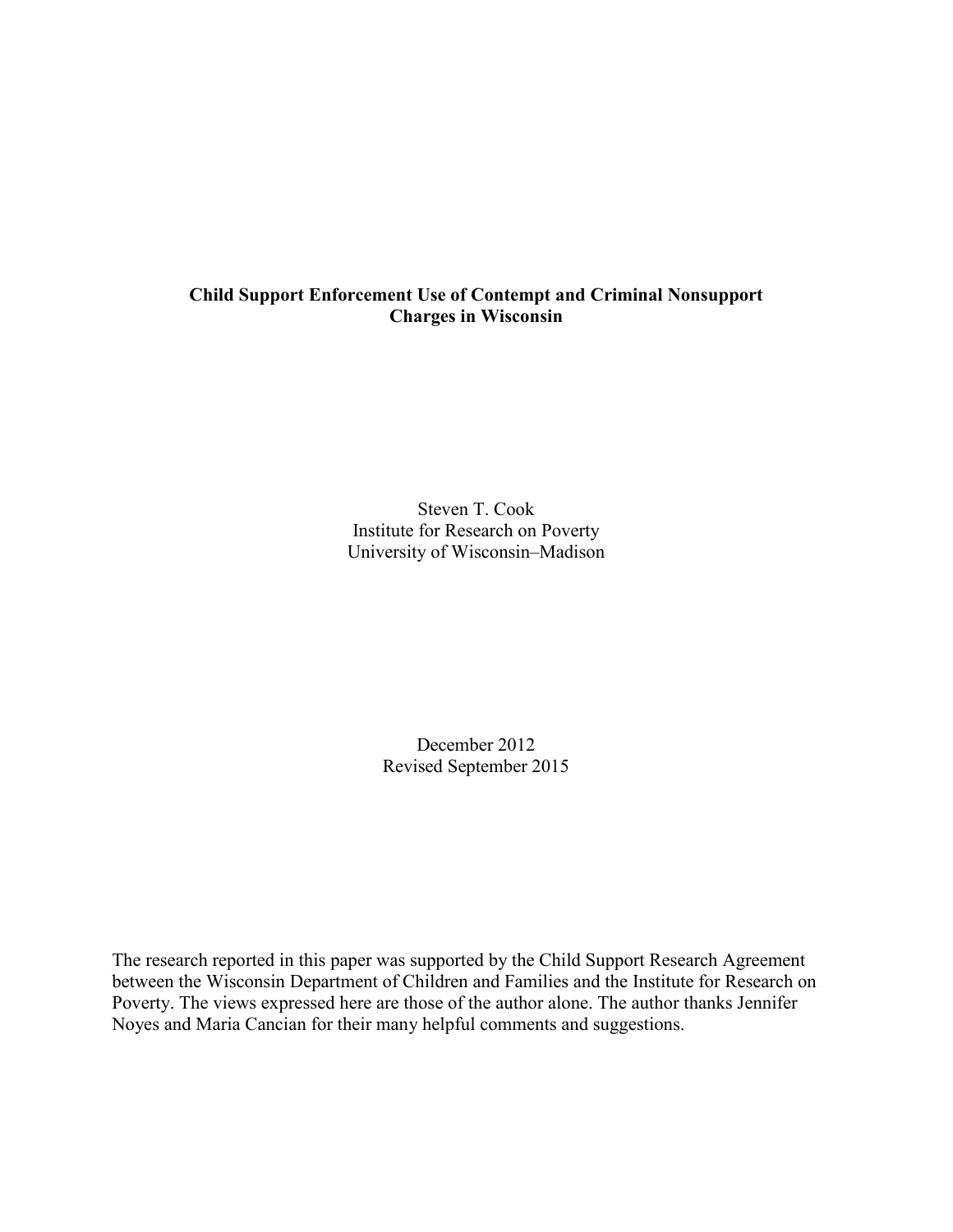## **INTRODUCTION**

With the rising proportion of American children who spend at least part of their childhood living apart from one or both parents, public policy has increasingly turned to child support as a mechanism for providing resources to such children. Since the mid-1970s, the federal government has encouraged the establishment and enforcement of child support orders for children with nonresident parents through mandates, incentives, and the provision of various enforcement tools to states, including data systems (such as the New Hires database), automatic payment mechanisms (such as income withholding and the interception of tax refunds), and administrative consequences for nonpayment (such as the revocation of licenses). Even with these tools, there remains a relatively large proportion of nonresident parents with child support orders who do not comply with their payment obligations. A recent Wisconsin study (Ha, Cancian, and Meyer, 2007) found that over one-half of nonresident fathers did not make regular child support payments during the first year of the order, with 14 percent paying nothing. After five years, those not making any payments increased to 27 percent.

When faced with a noncompliant parent, child support agencies will initially rely on standard enforcement mechanisms (such as identifying employers and requesting wage withholding, intercepting any tax refunds). If these strategies are unsuccessful, the possibility exists for enforcement to be pursued within the criminal and civil justice systems. This includes the issuing of contempt citations, the filing of criminal charges, and, ultimately, arrest and incarceration.

Little quantitative information exists on the use of enforcement mechanisms, but some qualitative research has suggested that incarceration for failure to pay support is not uncommon (May and Roulet, 2005), and questions have been raised about racial and economic disparities in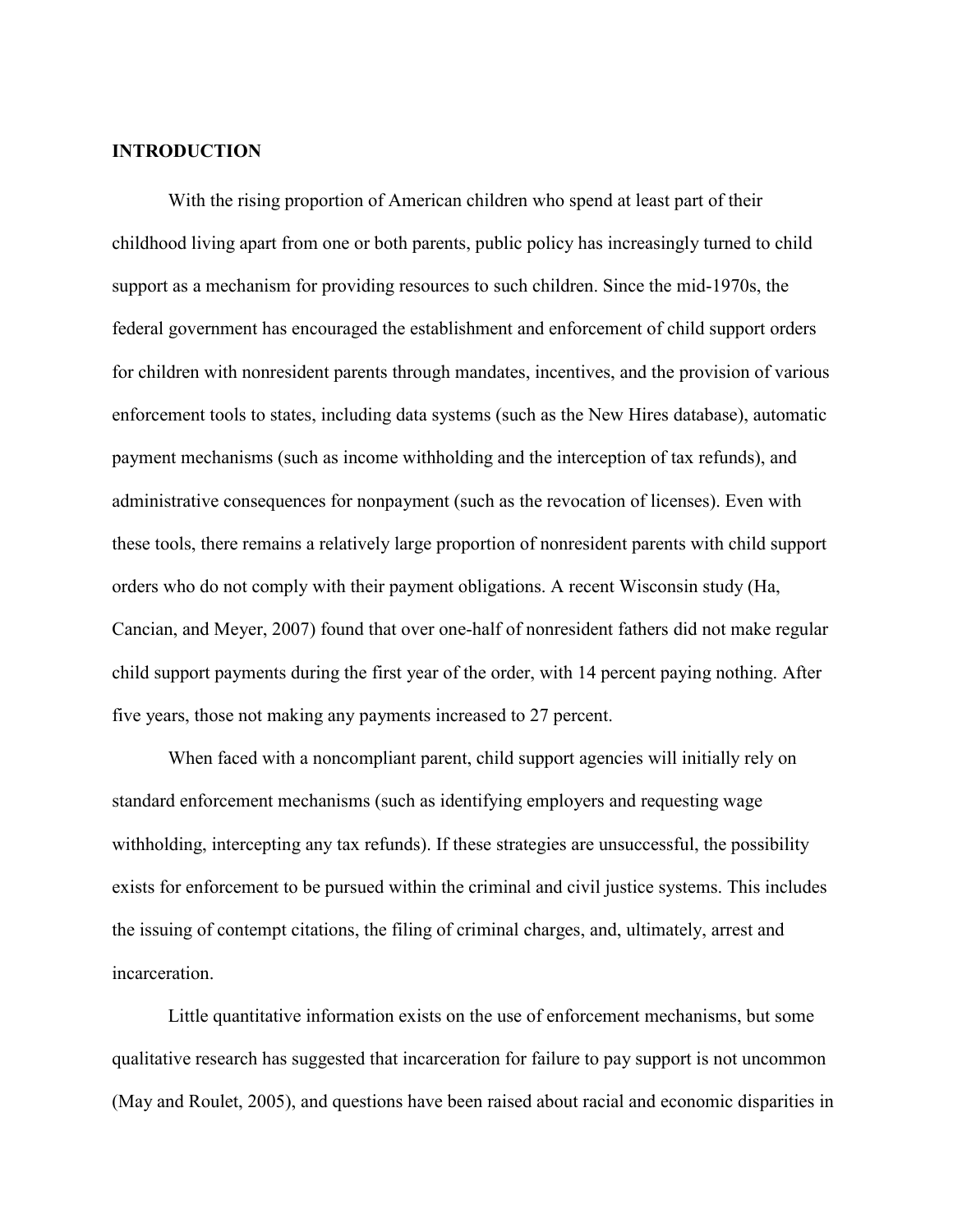the use of such tools (Patterson, 2008). Given these concerns and the limited previous analysis of these questions, this report examines the information available in Wisconsin administrative data systems on the incidence of civil and criminal enforcement of child support orders, and the characteristics of those parents subject to such enforcement.

### Issues in Understanding Civil and Criminal Child Support Enforcement

This report follows an earlier report (Cook and Noyes, 2011) that reviewed the civil and criminal child support enforcement options available under Wisconsin law and child support policy, and described results of interviews with local officials involved in various aspects of enforcement proceedings. In Wisconsin, while laws and regulations governing child support are set at the state level, and the child support administrative management system is managed by the state Bureau of Child Support, child support enforcement in each case is managed by county child support agencies and individual case workers. As discussed in the earlier report, there is a fair amount of discretion left for county policy or caseworker preference in the use of the various enforcement mechanisms. This discretion is not reserved to the child support agency or workers. Civil and criminal enforcement actions require the participation of county courts (including judges and family court commissioners), district attorneys, and law enforcement agencies (county sheriffs, local police). Local control and a wide variety of actors leads to a great deal of variation across Wisconsin in the use of these enforcement mechanisms, with some counties reporting that different types of civil or criminal action are never or rarely used, while others report they are the tools of first resort.

In addition, the involvement of so many different offices leads to a dispersion of data. Child support agencies maintain records on the enforcement of the child support case, courts maintain records on court cases and proceedings, and local law enforcement keeps data on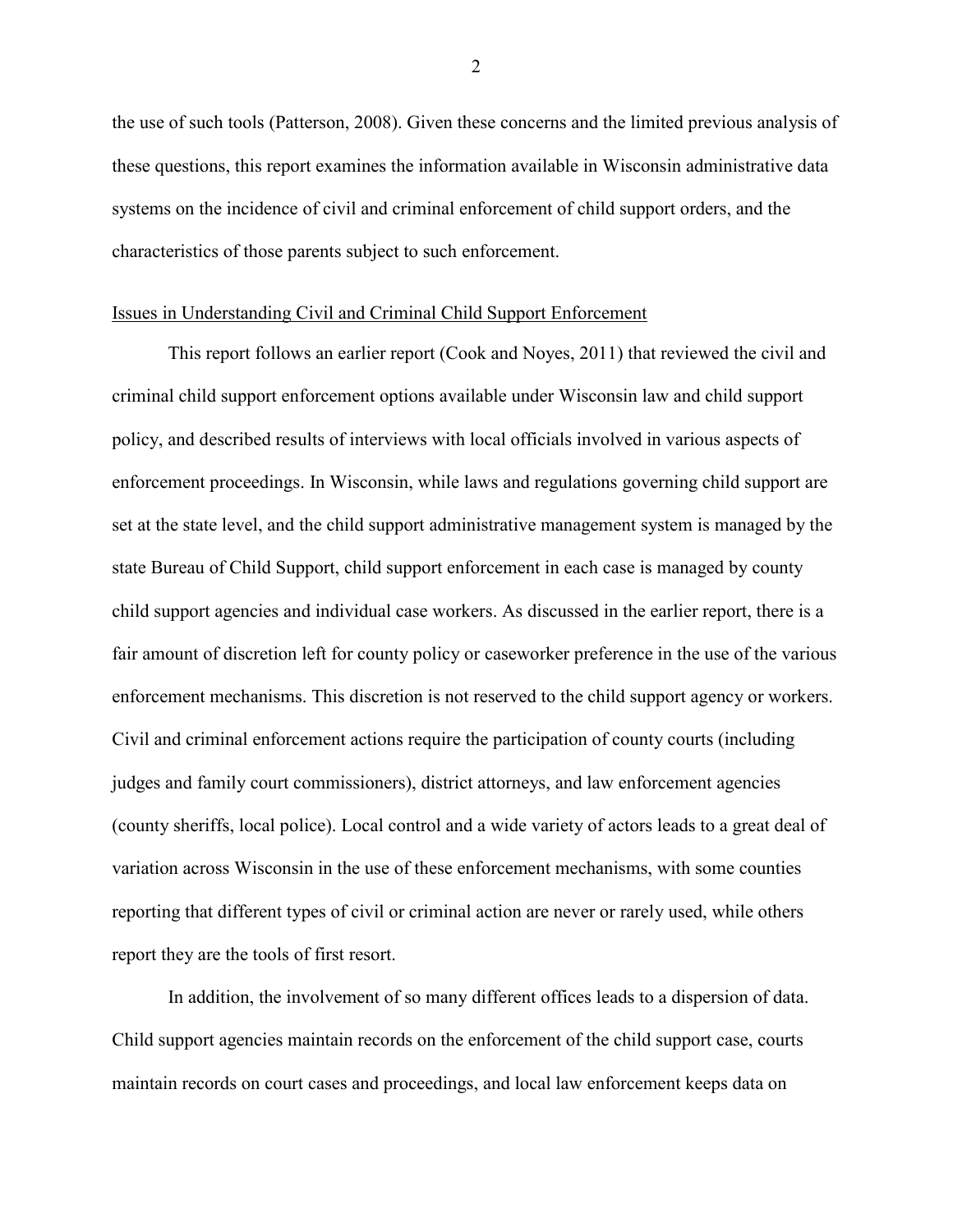arrests and jail bookings. Some of this data is maintained in statewide administrative data systems, while other data is maintained only at the local level. This makes it difficult to develop a complete picture of the utilization of civil and criminal child support enforcement options across the state.

#### Civil and Criminal Child Support Enforcement Actions

In Wisconsin, state child support policy, as stated in the Wisconsin Child Support Manual, lists several judicial actions that may be considered when a child support order is delinquent in an amount equal to a full month of support (Wisconsin Bureau of Child Support, n.d.). These actions include a charge of civil contempt (as permitted by s. 767.77(3)(c), Wis.Stats.) or a charge of criminal nonsupport (if under 120 days as a class A misdemeanor under s. 948.22(3), Wis. Stats, or, if 120 days or more, as a Class I felony under s. 948.22(2) Wis. Stats.)

To pursue a civil contempt charge, the child support agency first recommends the charge to the court. If the court agrees, it typically issues: (1) a purge condition, which is an action that if taken by the delinquent parent will result in a lifting of the contempt charge; the action is usually some pattern of payment on the order. And (2) a remedial sanction, which is usually commitment to the county jail; the remedial sanction is stayed in order to give the parent an opportunity to meet the purge condition. If the parent does not meet the purge condition within the time period specified, then the child support agency can approach the court to ask for the stay to be lifted, and, if the prescribed remedial action is commitment to the county jail, for a warrant to be issued. If a warrant is issued, then the parent is subject to detainment and incarceration until he or she begins to meet the purge conditions.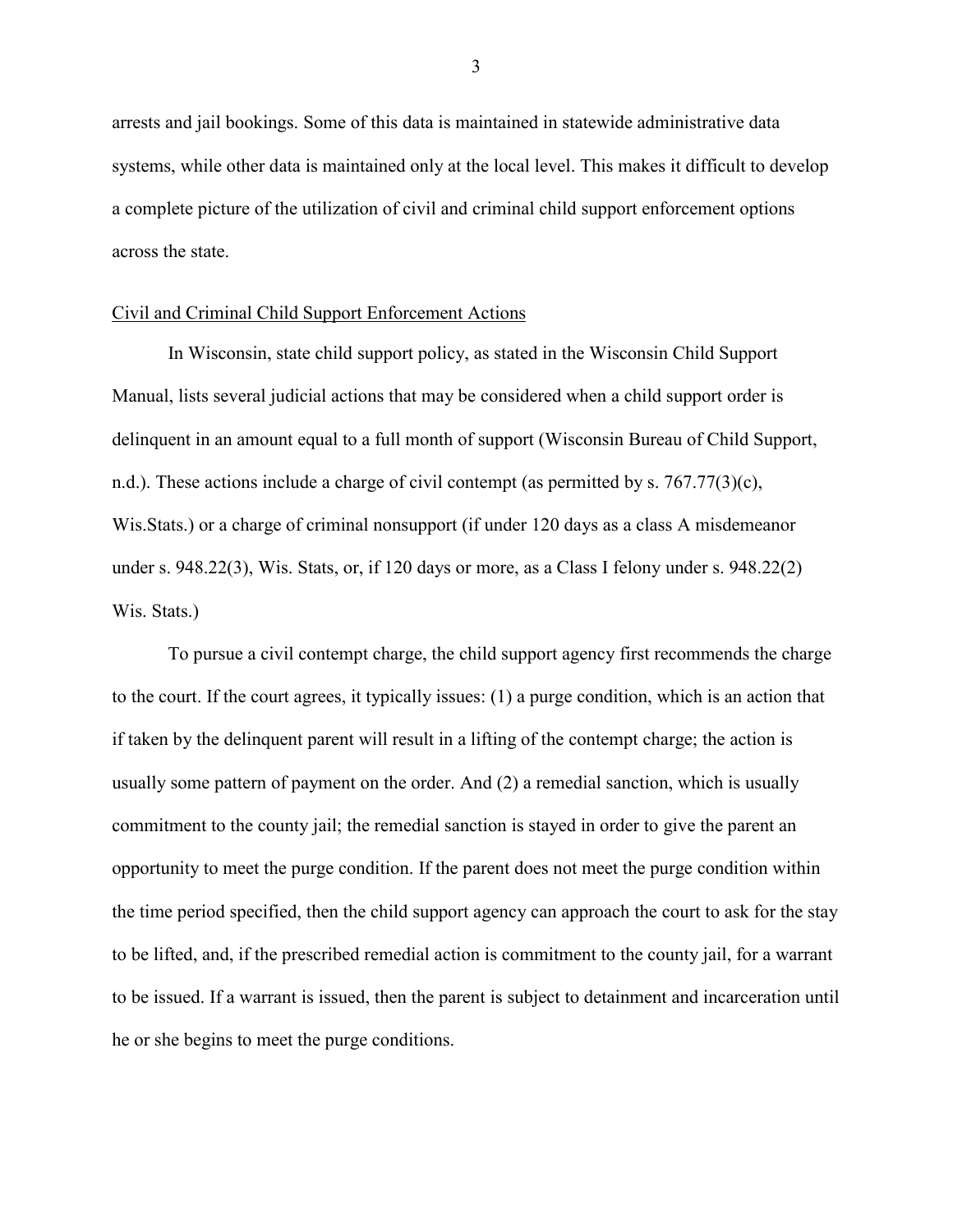To pursue a criminal charge, the child support agency or the custodial parent can refer the case to the county district attorney, who makes the final decision to pursue the charge. If the charge is filed, an arrest warrant may be issued, and the delinquent parent is arraigned in court, tried, and, if convicted, subject to penalties that may include incarceration.

While state child support regulations require that enforcement action be taken within 30 days of identifying a delinquency equal to a full month of support (BCS, n.d.), it is also indicated that "administrative enforcement measures are preferable to" judicial remedies. Consequently, there is a great deal of discretion permitted to agencies and staff to determine what circumstances would result in the use of civil contempt or criminal nonsupport charges.

# **DATA AND METHODS**

As mentioned above, there is no single administrative data source that captures all aspects of the judicial enforcement process. Child support workers, courts, and law enforcement all maintain case records reflecting their responsibilities in the legal process. This report examines data from various state and local administrative data systems in order to understand the quality of data available, the incidence of the usage of judicial enforcement actions, and the characteristics of the parents and cases subject to these enforcement actions.

### Kids Information Data System

Information on child support cases is maintained in the Kids Information Data System (KIDS), a state-managed administrative data system, with data entered by county child support workers. KIDS includes information on case and individual characteristics, financial information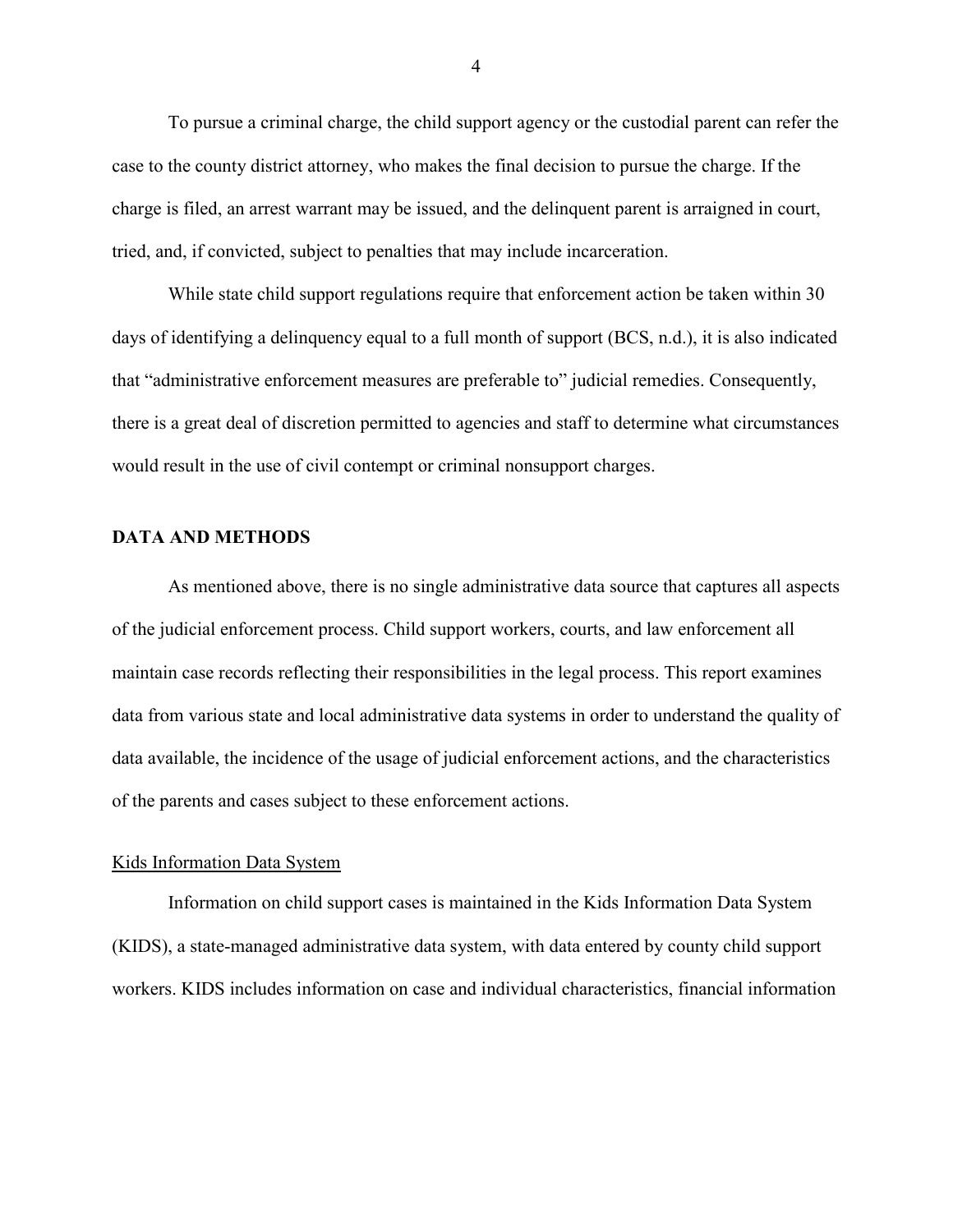on child support orders and payments, and enforcement actions.<sup>[1](#page-5-0)</sup> There are three relevant sources of data in KIDS on judicial enforcement: (1) the events table, (2) the warrants table, and (3) the commitment table. Of these three, the most useful for the purposes of our analysis is the events table, as most enforcement actions in child support cases are recorded as case events in this table, with standardized event codes associated with various steps in the judicial enforcement process. The presence, timing, and pattern of these events can be used to determine the incidence and progress of judicial enforcement actions for each case.

The steps in the judicial enforcement process and the entry of enforcement actions into KIDS are prescribed by the procedures in the Wisconsin Child Support Manual (BCS, n.d.). When a decision is made to pursue a civil contempt charge on a case, the case worker is to set up a hearing (event code: HECN), then send notice to the delinquent parent (codes: AT13, EN22, EN23, and EN27). If the delinquent parent does not appear at the hearing, then a bench warrant would be requested (WR04). If the parent is found in contempt, and then fails to comply with the purge conditions, a request is made to lift the stay on the contempt order and to issue a warrant and commitment order (WR10).

To pursue criminal nonsupport actions, the case worker first would notify the custodial parent (codes EN12, EN13), and allow the custodial parent 10 days to object. If the custodial parent objects then there would be no pursuit of criminal charges.<sup>[2](#page-5-1)</sup> If there is no objection, then

<span id="page-5-0"></span><sup>&</sup>lt;u>1</u> <sup>1</sup>Data on characteristics and financial information drawn from KIDS has been used in many previous IRP reports. This report represents the first comprehensive use of information on judicial enforcement in a report regarding the Wisconsin child support system.

<span id="page-5-1"></span> $2$ Custodial parents who are receiving public assistance must file for good cause; non-assistance custodial parents may object without a good cause filing.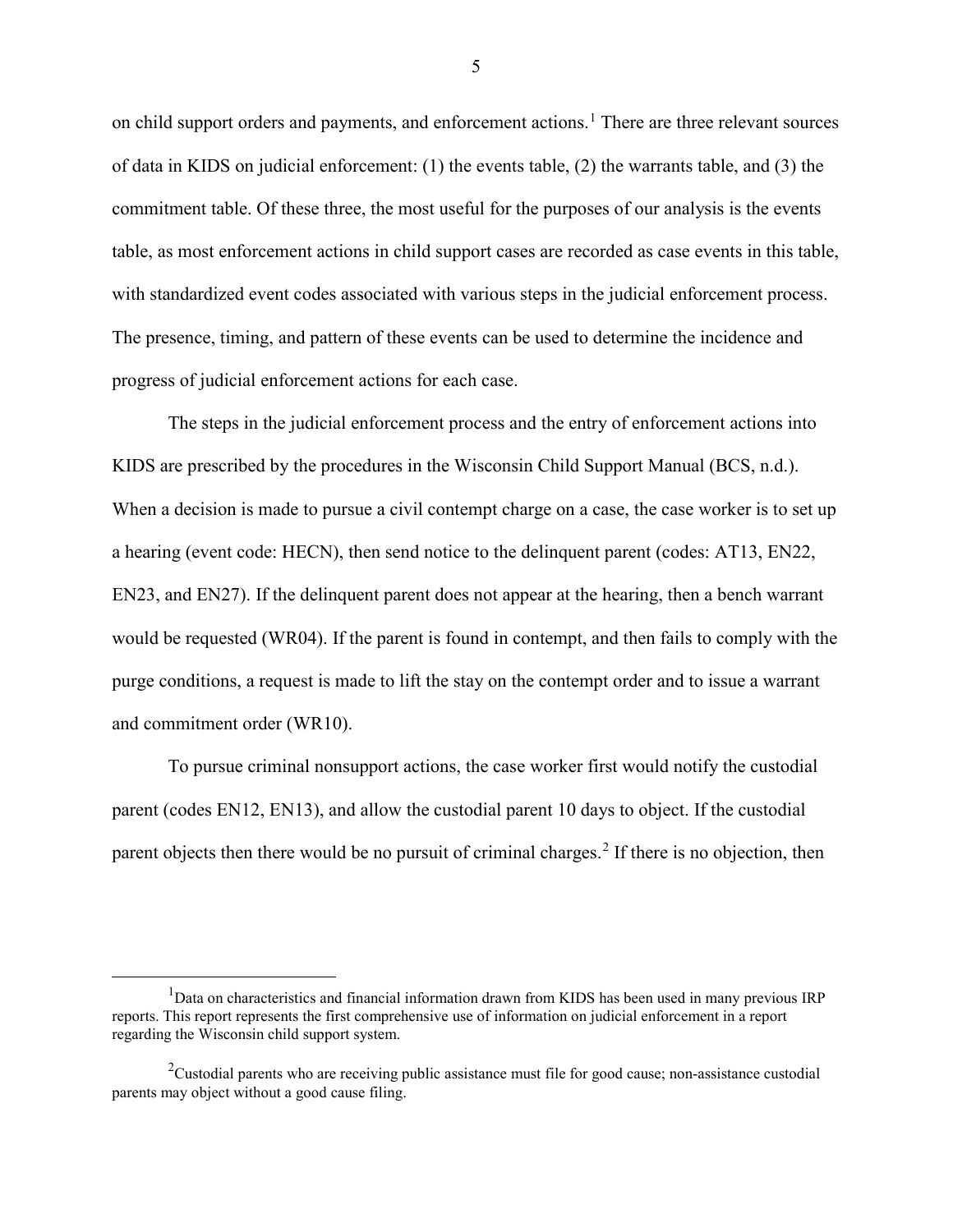the case worker would prepare a referral to the district attorney for criminal prosecution (code EN11).

There are many reasons that a case may not proceed through all steps of these two processes. The ultimate goal of any enforcement action is to elicit the noncustodial parent's payment on their order. Merely notifying the delinquent parent of the intention to proceed with these actions may be enough to provoke payments (or negotiations on a plan to pay). If so, further steps in the process may be deemed unnecessary. Also, courts or district attorneys may not agree to find contempt or to pursue criminal charges.

When judicial enforcement actions do result in the issuance of a warrant, then we find record of those warrants in the second source of information in KIDS—the warrants table. This table includes the type of the warrant (bench warrant, commitment warrant, etc.), the date of each issued warrant, and any expiration or withdrawal dates associated with each issued warrant.

Finally, the third source of relevant data in KIDS is the commitment table. This table provides a place for the child support worker to record any instance of incarceration for noncustodial parents, regardless of whether the incarceration is the result of a child support enforcement action, or for some other reason.

While, in theory, these three KIDS tables should provide information to allow us to track judicial enforcement actions from initiation through commitment, we have discovered limitations in the data available from some of these tables that constrain our ability to fully trace the path of all cases. Our initial analysis of the events tables showed that some counties (specifically, Milwaukee, Kenosha, and Racine) had no cases that used the event codes associated with warrant requests or criminal support non-referrals. Since previous discussions with child support and judicial personnel in those counties indicated that these types of enforcement actions were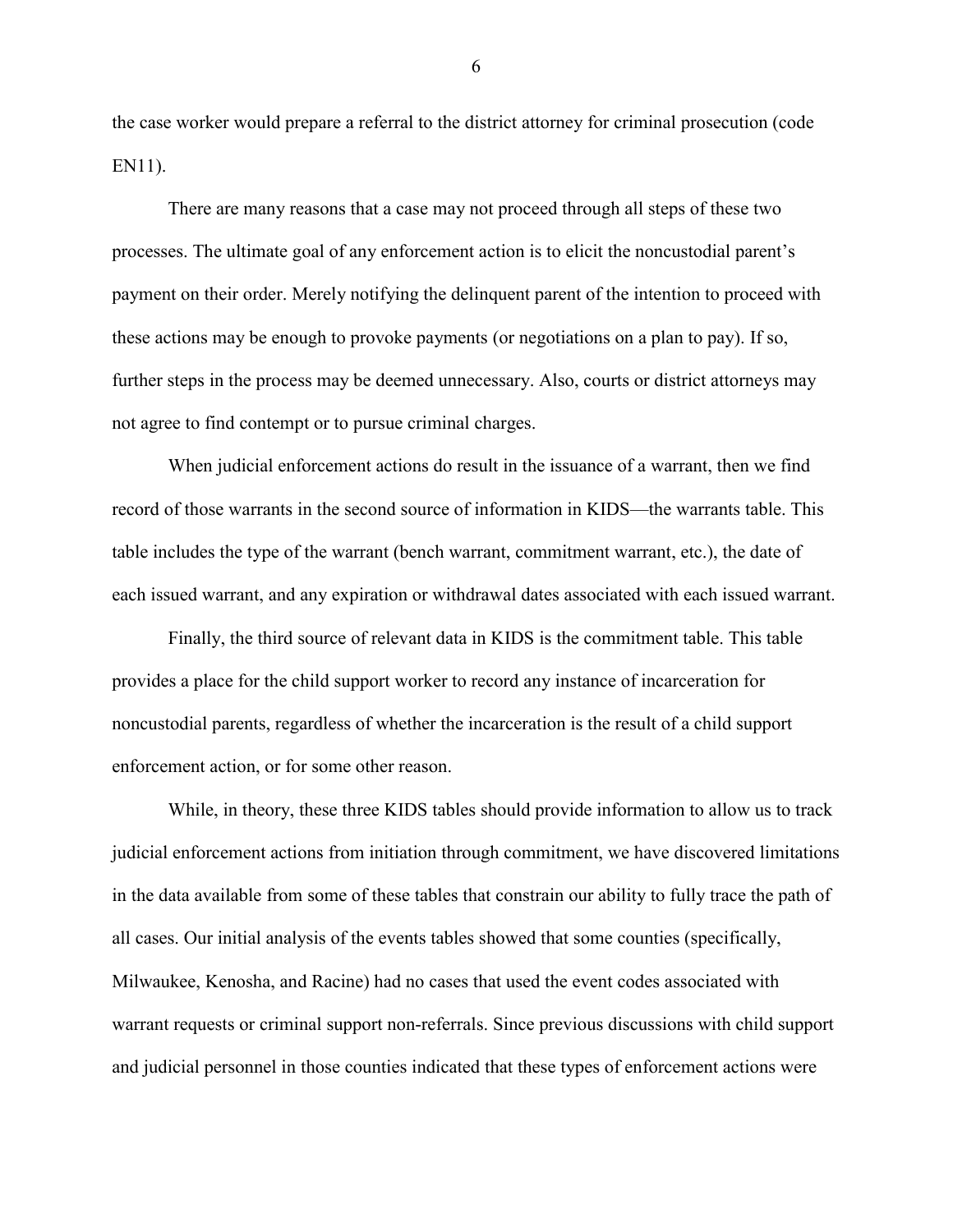pursued by those counties, this absence of records appears to be a result of local differences in record keeping. However, it does limit our ability to trace the full enforcement procedure in these counties. (All three of the counties do, however, have warrants recorded in the warrants table.) In addition, relatively low numbers of warrant requests in 2000, 2001, and the first 3 months of 2002, compared both to warrants issued in those years, and to warrants requested in later years, suggest that even in the counties in the rest of the state there is reason to be concerned that warrant request data in KIDS events tables may not be complete (although all these other counties have at least some entry of warrant requests).

In addition, our preliminary examination of the commitment table found that the table was sparsely populated, and did not include many spells of incarceration for noncustodial parents that we observed in state prison and Milwaukee County Jail data. As such, we concluded that the information in the commitment table was not sufficiently complete or reliable to be of use in this analysis.

## Consolidated Court Access Program

When judicial enforcement actions lead to a court hearing, this will be recorded as part of the court record. Actions in pursuit of a civil contempt charge will be recorded as part of the original court case that determined the child support order due from the noncustodial parent. Criminal contempt charges are filed as new criminal court cases. In Wisconsin, public court case records are maintained in the Consolidated Court Access Program (CCAP). Unfortunately, not all relevant case types are available in the public CCAP data. Child support orders are made as part of family cases (usually divorces or legal separations of married parents), or paternity cases (when parents are unmarried). State law dictates that the paternity determination process in paternity cases is confidential; most counties do not enter any information from paternity cases in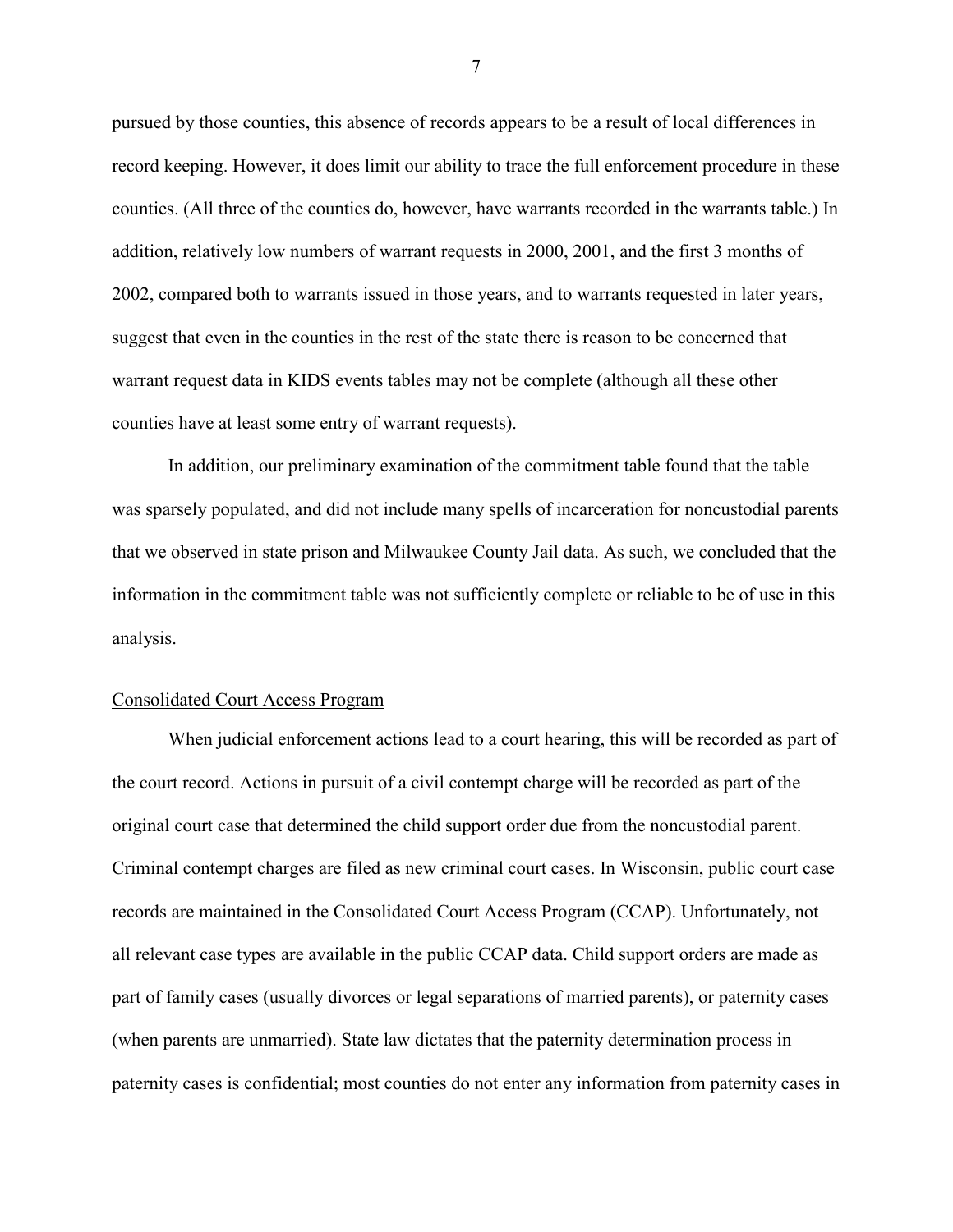the public CCAP data, including any associated legal enforcement actions for child support noncompliance.

# Incarceration Data from the Milwaukee County Jail System

We use records on jail bookings from the Milwaukee County Sheriff's Department to determine which noncompliant parents eventually spend some time in jail. These data are obviously limited to those booked into the Milwaukee jail system; data on jail bookings in other counties are not available. In addition, while these data include the charges for which individuals are booked, a comparison of the incidence of bookings for criminal nonsupport with data provided by the Milwaukee County child support office has made us concerned about the reliability of the recorded booking charges, at least those charges related to nonpayment of child support. These concerns were discussed in the earlier report (Cook and Noyes, 2011) that reviewed the civil and criminal child support enforcement options available under Wisconsin law and child support policy, and described results of interviews with local officials involved in various aspects of enforcement proceedings. Our analysis of these records takes into account our uncertainty about the reliability of these charges.

### Incarceration data from Wisconsin Department of Corrections

We also have records on individuals incarcerated in the Wisconsin state prison system. We examine these records for individuals who are in prison on charges of nonsupport, although we expect that most sentences for nonsupport will be for shorter periods of time that would most likely be served in a county jail, rather than in the state prison system.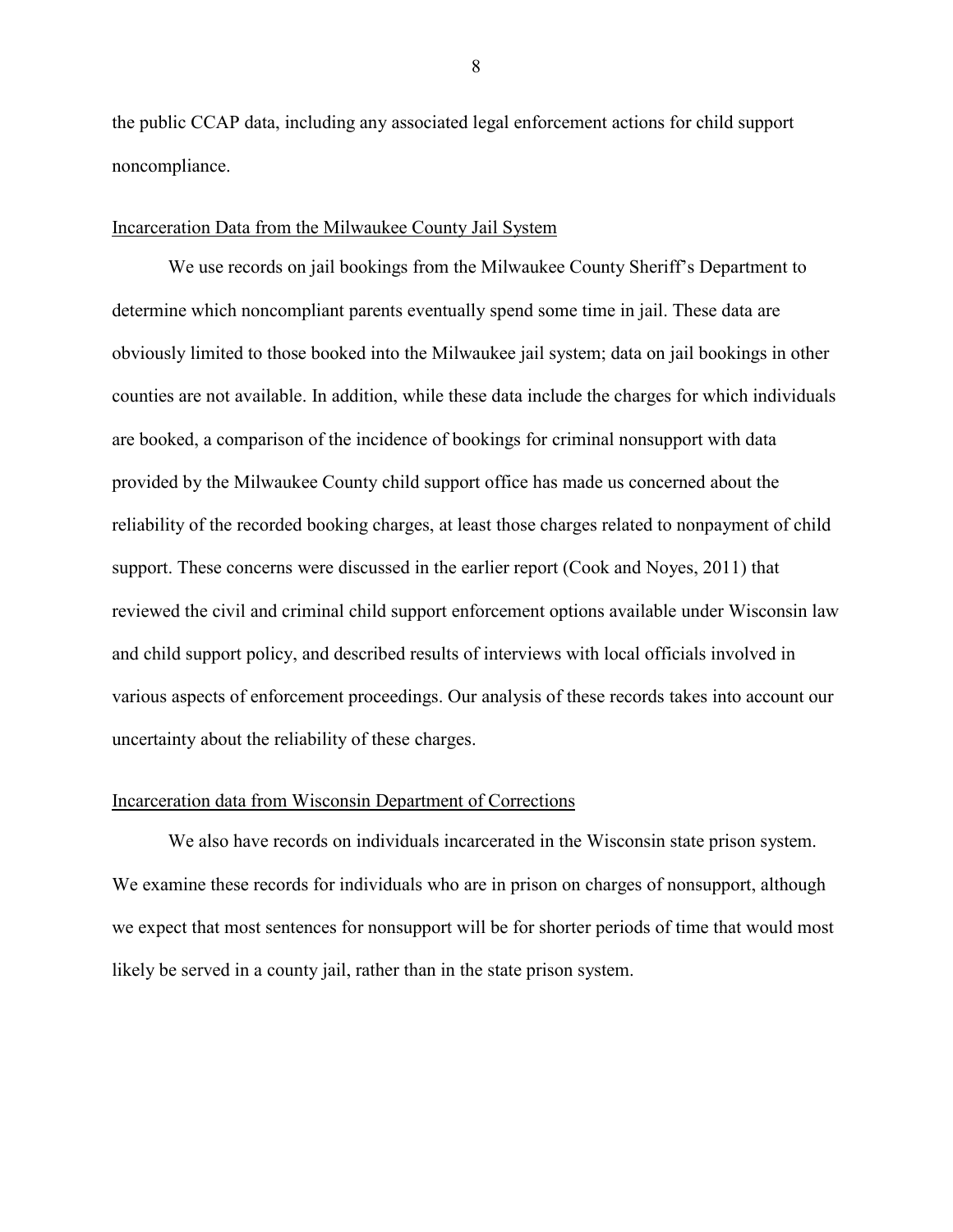## **RESULTS**

# Civil Contempt Hearings and Warrants

The process of judicial enforcement begins with a decision by the child support caseworker to initiate such action. The initiation of contempt charges is observed in KIDS with the setting of a contempt hearing and a record of notification to the delinquent parent; we identified 506,201 hearing dates recorded in KIDS between 2000 and 2010. If we exclude Milwaukee, Racine, and Kenosha Counties (where the subsequent step of a warrant request is not recorded), there are 310,368 hearing dates. Some events recording the setting of contempt hearings appear to be just rescheduling of previously scheduled hearings; therefore, we focus on the record of notification to the delinquent parent as these notifications appear to be recorded only once per contempt request.

In Table 1a, we see that, between 2000 and 2010, there were 291,698 instances of civil contempt notifications sent to delinquent parents. An individual noncustodial parent may be delinquent on more than one child support case, and so may have multiple notifications at one time (if the case worker is pursuing contempt on a number of delinquent cases at once), and the parent may also have multiple notifications over time as contempt charges are pursued, then resolved or dropped, and then pursued again. In theory, each of these separate notifications could lead to a separate warrant. These 291,698 contempt notifications were sent to 111,240 different noncustodial parents<sup>[3](#page-9-0)</sup> with 57 percent of noncustodial parents being notified once and those remaining receiving multiple notifications (not shown on table). Multiple notifications might occur if a noncustodial parent had resolved an initial contempt hearing notification (by

<span id="page-9-0"></span> $\frac{1}{3}$  $3$ Only 1,598 (1.4 percent) of these parents have a warrant requested without first having been notified of the initial contempt hearing, and most of those occur in 2000 and 2001 indicating they may have been sent such notification before the observation period.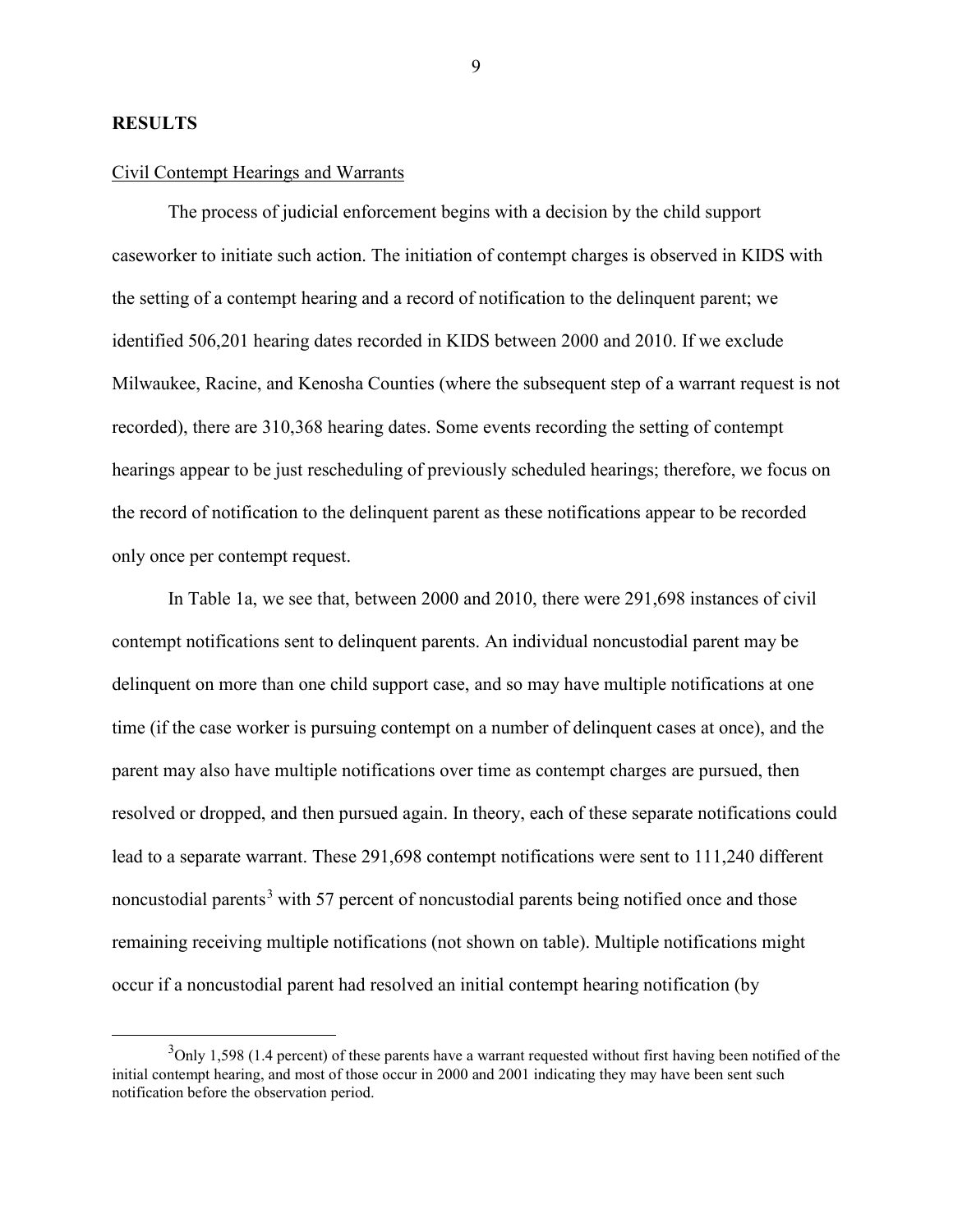negotiating a resolution with the child support agency) and then again fell into noncompliance, or if they remained noncompliant after previous contempt hearings.

|       |                      | Contempt Actions |                                         |               |          |           |  |  |  |
|-------|----------------------|------------------|-----------------------------------------|---------------|----------|-----------|--|--|--|
|       | All Counties         |                  | Counties Entering Warrants <sup>a</sup> |               |          |           |  |  |  |
|       |                      |                  | Ratio of                                |               |          |           |  |  |  |
|       |                      |                  |                                         | Warrants      |          | Ratio of  |  |  |  |
|       |                      | Civil Contempt   |                                         | Request to    |          | Warrants  |  |  |  |
|       | Civil Contempt       | Hearing          |                                         | Contempt      |          | Issued to |  |  |  |
|       | <b>Notifications</b> | Notifications    | Warrants                                | Notifications | Warrants | Warrants  |  |  |  |
| Year  | Sent                 | Sent             | Requested                               | Sent          | Issued   | Requested |  |  |  |
| 2000  | 24,182               | 16,494           | 2,162                                   | 0.13          | 1,949    | 0.90      |  |  |  |
| 2001  | 27,967               | 18,477           | 2,104                                   | 0.11          | 2,233    | 1.06      |  |  |  |
| 2002  | 27,419               | 18,664           | 4,562                                   | 0.24          | 2,339    | 0.51      |  |  |  |
| 2003  | 31,935               | 20,728           | 6,214                                   | 0.30          | 2,726    | 0.44      |  |  |  |
| 2004  | 29,227               | 20,909           | 6,721                                   | 0.32          | 2,716    | 0.40      |  |  |  |
| 2005  | 29,430               | 21,582           | 7,523                                   | 0.35          | 3,120    | 0.41      |  |  |  |
| 2006  | 27,046               | 19,853           | 7,312                                   | 0.37          | 3,012    | 0.41      |  |  |  |
| 2007  | 24,219               | 19,360           | 7,105                                   | 0.37          | 3,062    | 0.43      |  |  |  |
| 2008  | 23,934               | 18,544           | 7,354                                   | 0.40          | 3,288    | 0.45      |  |  |  |
| 2009  | 24,207               | 19,700           | 7,149                                   | 0.36          | 3,103    | 0.43      |  |  |  |
| 2010  | 22,132               | 17,484           | 6,780                                   | 0.39          | 2,592    | 0.38      |  |  |  |
| Total | 291,698              | 211,795          | 64,986                                  | 0.31          | 30,140   | 0.46      |  |  |  |

**Table 1a. Civil Contempt Actions in Wisconsin 2000 to 2010**

**Source**: KIDS

a Excluding Milwaukee, Racine, and Kenosha counties

If the delinquent parent does not appear for a contempt hearing, or if they have had a contempt finding but failed to comply with the purge conditions, then the child support worker can request a warrant. An analysis of the ratio of warrant requests to contempt notifications statewide is not possible, given that three counties (Milwaukee, Racine, and Kenosha) do not record warrant requests. However, for the rest of the state, we observe 6[4](#page-10-0),986 warrant requests<sup>4</sup> for the 211,795 contempt notifications that were sent out, or about 30 percent.

<span id="page-10-0"></span> $\frac{1}{4}$ <sup>4</sup>Even in the remaining 69 counties, there are some indications that not all warrant requests are being entered into KIDS, especially in the earliest years of this observations window.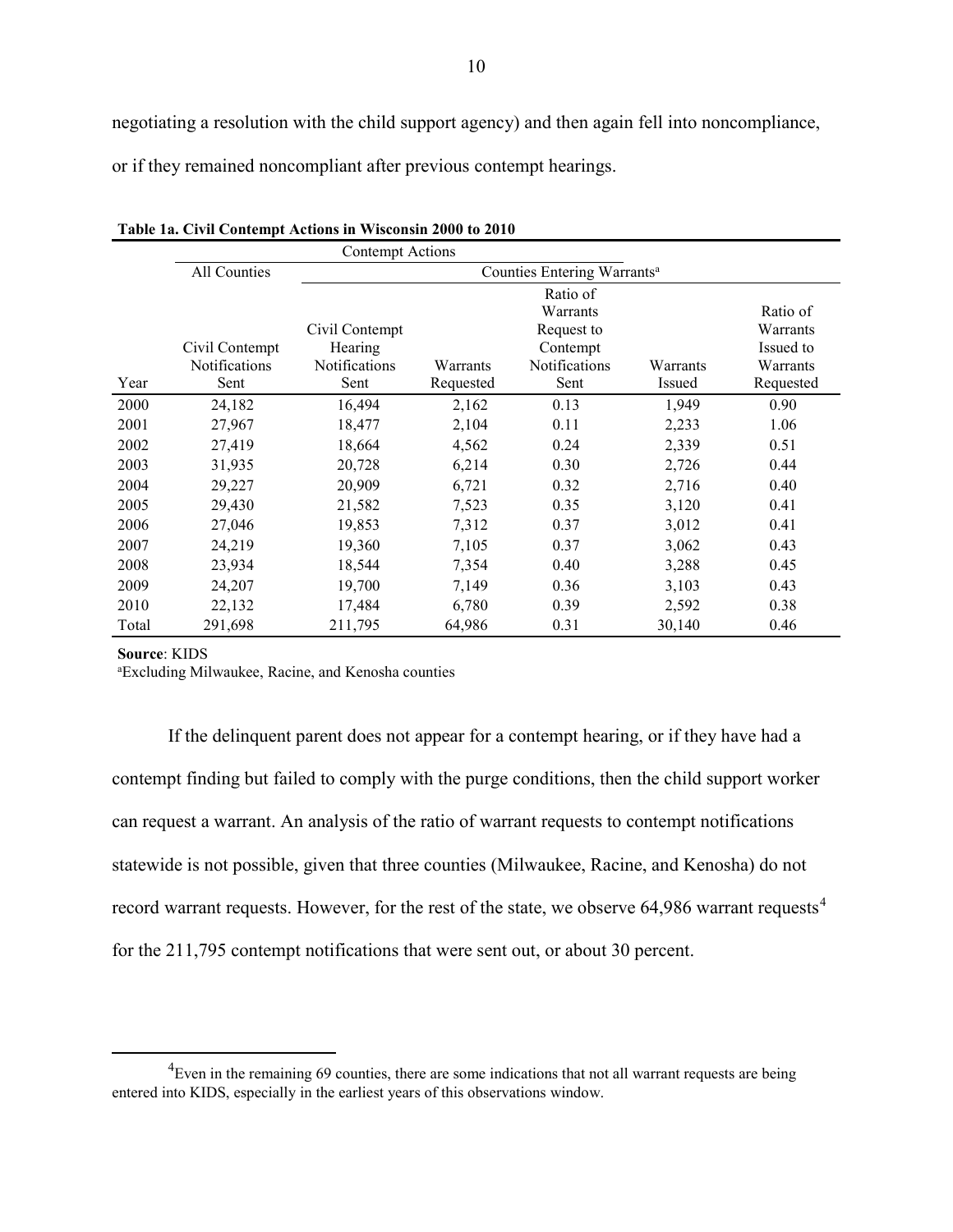In the data, during the 2000 to 2010 time period, 64,986 warrants were requested, and 30,140 warrants were issued in contempt cases, again excluding the three counties that do not record warrant requests. Over the full period, slightly less than half of the warrants requested resulted in a warrant issued.<sup>[5](#page-11-0)</sup> Another 12,800 contempt warrants were issued in Milwaukee, Racine, and Kenosha Counties during this period, but the ratio of warrants issued to warrants requested in these counties cannot be calculated given that we have no data about the number of warrant requests made.

Table 1a also shows the trends in contempt actions by year. Statewide, the number of contempt notifications sent to delinquent noncustodial parents has varied over this time period, rising to a high of approximately 32,000 in 2003, and then falling to a low in the 2010 of 22,000. As reflected in the second column, this same general pattern occurs when Kenosha, Milwaukee, and Racine Counties are excluded, although the peak is reached in 2005. Warrant requests resulting from nonappearance in court or from noncompliance with purge conditions take a similar path, but with much lower numbers of warrants in 2000 and 2001 and the first three months of 2002, and not as great a decline in the last years of the decade. The remarkably low numbers of warrant requests in 2000 to 2002 may well be the result of differences in documentation procedures, as the shortfalls compared to later years are almost entirely comprised of commitment warrants; bench warrants remain consistent across the 11 years. This also would explain the very high ratio of warrants relative to requests in the first two years. Ignoring these early years, there are approximately two to three notifications sent for every warrant ultimately requested.

<span id="page-11-0"></span> $\frac{1}{5}$  $5$ The ratio of warrants issued to warrants requested falls to one-quarter if we exclude the months in 2000 to 2002 when it appears some warrant requests may not have been recorded, as discussed below.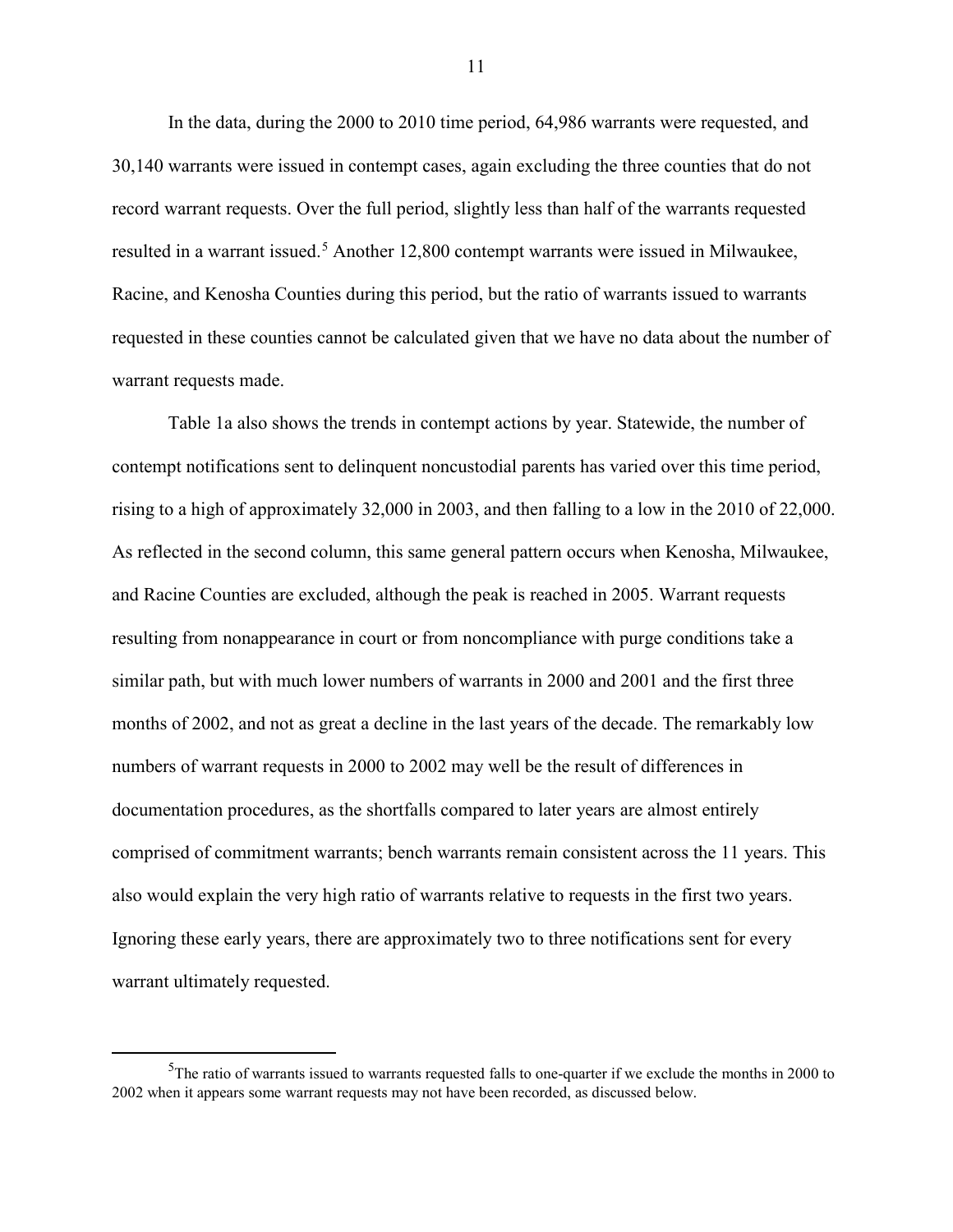The figures in Table 1a account for total notifications, warrant requests, and warrants. Additional analysis (not shown in the table) traces these actions by the NPC involved. These calculations show that there were 80,768 individual parents in these counties who received the 211,795 contempt notifications. A little less than one-half (36,346, or 45 percent) of these noncustodial parents were notified of a contempt hearing only once during these 11 years, and of those only 5,5[6](#page-12-0)7 (15 percent) end up with a warrant request.<sup>6</sup> Those with multiple hearing notices (44,422) are more likely to have a warrant request (17,694, or 40 percent). In total, the 64,986 warrants were requested for 24,858 separate noncustodial parents, with 11,692 (47 percent) having one warrant request, 90 percent having 5 warrant requests or less, and the remaining having as many as 56 warrant requests.

# Criminal Nonsupport Referrals and Warrants

Switching from civil to criminal proceedings, the initiation of criminal nonsupport charges is observed in the data with a notification to the custodial parent. Table 1b shows the 10,493 instances of notice of criminal referral sent to custodial parents statewide. Not all initiations proceed through all of the enforcement steps. As previously noted, the initiation of the action may lead to payments by the delinquent parent, or, at least, contact by the delinquent parent with the child support agency to negotiate a payment plan to stave off further action. In the case of criminal charges, the custodial parent may file a good cause exception (if receiving public assistance), or some other objection (if not receiving public assistance), to the pursuit of criminal charges; if so, the child support worker would not make an actual referral.

<span id="page-12-0"></span> $\overline{\phantom{0}}$  $6$ About ten percent of NCPs were notified more than 5 times, but some NCPs had as many as 70 separate notifications over the time period.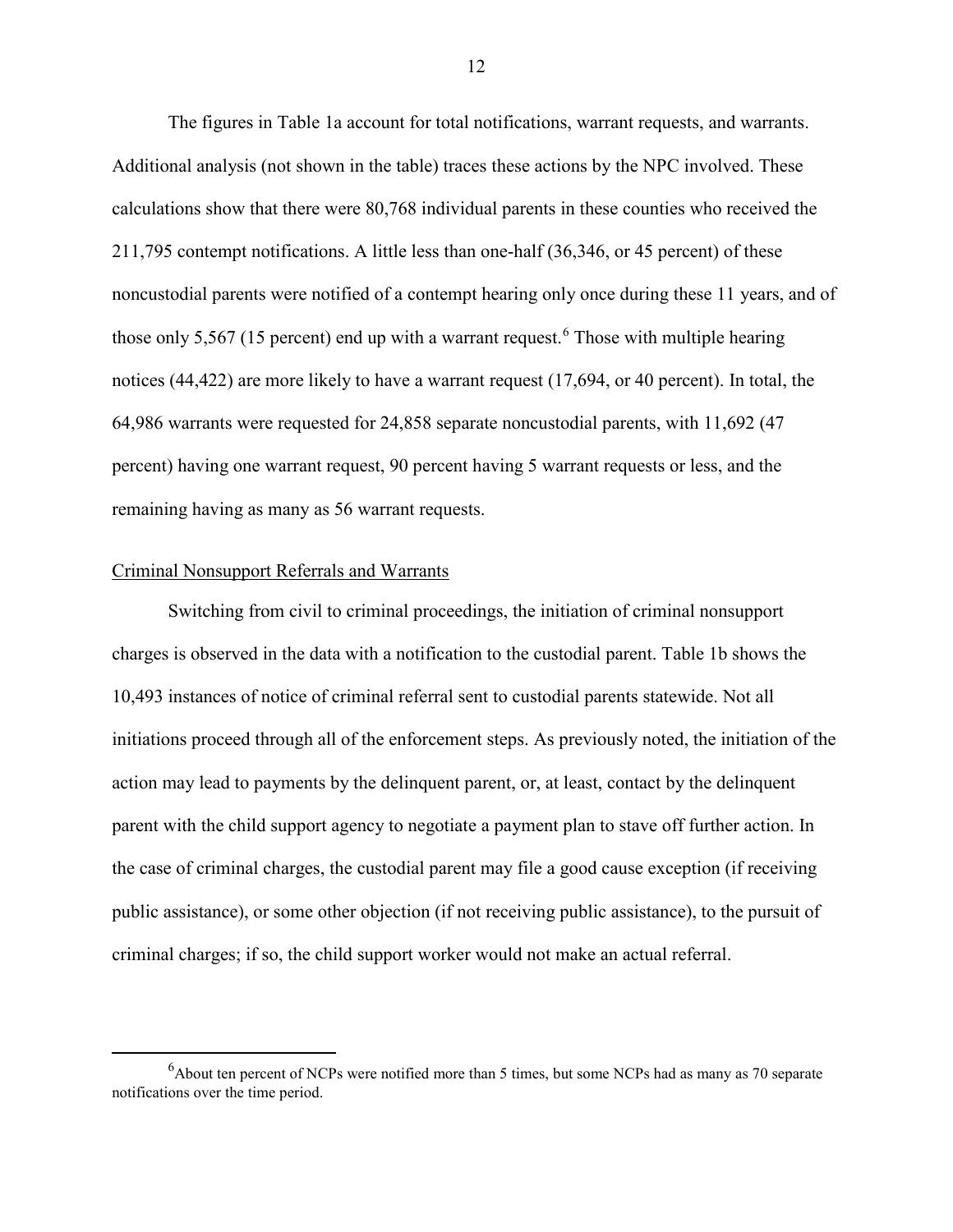|                |                           | Criminal Nonsupport Actions |                                              |                        |                                  |
|----------------|---------------------------|-----------------------------|----------------------------------------------|------------------------|----------------------------------|
|                | All Counties              |                             |                                              |                        |                                  |
|                | <b>Custodial Parent</b>   | Referrals to                | Ratio of Referrals<br>to Custodial<br>Parent | Criminal               | Ratio of Criminal<br>Warrants to |
| Year           | <b>Notifications Sent</b> | <b>District Attorneys</b>   | Notifications                                | <b>Warrants Issued</b> | Referrals                        |
| 2000           | 932                       | 338                         | 0.36                                         | 88                     | 0.26                             |
| 2001           | 1,213                     | 398                         | 0.33                                         | 54                     | 0.14                             |
| 2002           | 1,140                     | 405                         | 0.36                                         | 100                    | 0.25                             |
| 2003           | 1,359                     | 488                         | 0.36                                         | 108                    | 0.22                             |
| 2004           | 1,219                     | 601                         | 0.49                                         | 106                    | 0.18                             |
| 2005           | 1,228                     | 570                         | 0.46                                         | 114                    | 0.20                             |
| 2006           | 1,001                     | 589                         | 0.59                                         | 109                    | 0.19                             |
| 2007           | 823                       | 555                         | 0.67                                         | 73                     | 0.13                             |
| 2008           | 542                       | 387                         | 0.71                                         | 67                     | 0.17                             |
| 2009           | 528                       | 387                         | 0.73                                         | 55                     | 0.14                             |
| 2010           | 508                       | 366                         | 0.72                                         | 28                     | 0.08                             |
| Total          | 10,493                    | 5,084                       | 0.48                                         | 902                    | 0.18                             |
| $Source'$ KIDS |                           |                             |                                              |                        |                                  |

**Table 1b: Criminal Nonsupport Actions in Wisconsin 2000 to 2010**

Over the time period we observed 5,084 referrals to district attorneys for criminal nonsupport were made by child support staff. The number of referrals is approximately one-half of the number of times in which notification is sent to the custodial parent. However, 21 percent of referrals to a district attorney occurred without any recorded event (in KIDS) of notification to the custodial parent. It is possible that case workers are communicating with the custodial parents directly, rather than sending a written notification that would automatically appear in KIDS. Regardless of whether they are preceded by an observed notification, relatively few of all referrals result in the actual issuance of a criminal warrant, indicating that charges have been filed. As can be seen in the final column of Table 1b, about 18 percent of referrals resulted in a criminal warrant being issued.

The trend in custodial parent notifications of possible criminal referrals is generally similar to that found for civil contempt charges, but with a much sharper and more dramatic decline in the initiation of this enforcement tool in the later years, falling from a high of 1,359 in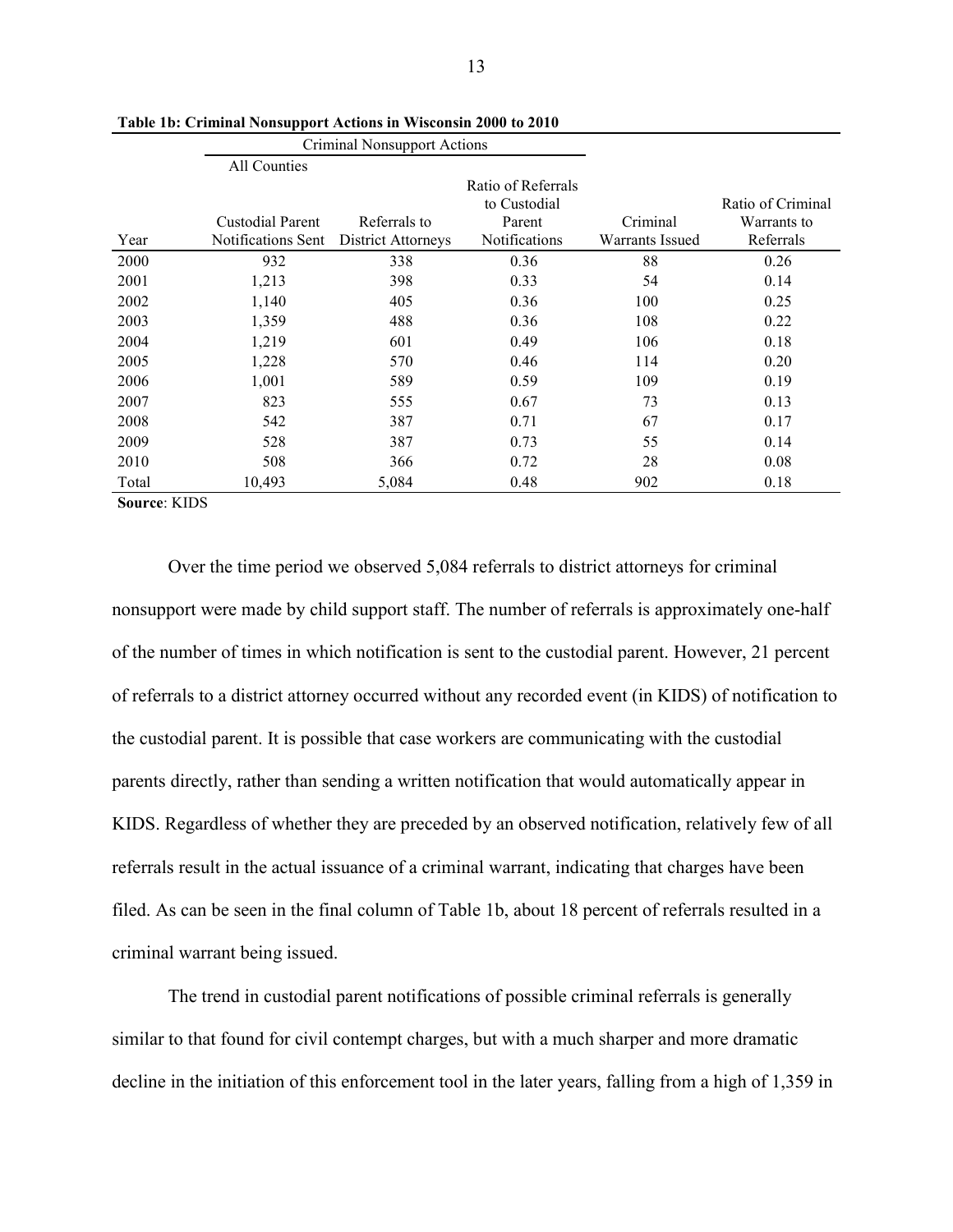2003 to just over 500 in 2010. Actual referrals to district attorneys, which may proceed with or without recorded custodial parent notification, rose from 338 in 2000 to a peak of 601 in 2004, and then declined to 366 in 2010. If we look only at those cases where a custodial parent notification is observed, then we move from approximately 30 percent of notifications leading to referrals in the middle of the decade, to just over half near the end of the decade (not shown in table).

Overall, these patterns when looking at the entire state suggest a decline in the initiation of both types of judicial enforcement in the latter half of the decade, although in both contempt and criminal referral procedures, the largest reductions appear concentrated in Milwaukee County. Cook and Noyes (2011) reported concerns from county staff about the resource commitments needed to pursue judicial enforcement actions, and, specifically, a decision by Milwaukee County to emphasize administrative enforcement remedies rather than the use of civil contempt as an enforcement tool beginning in 2006. The overall declines in the use of both of these types of judicial enforcement seem largely driven by the shift in the emphasis of Milwaukee County's enforcement efforts.

To the extent that there is a decline seen in other counties, staff also emphasized that contempt charges were appropriate only when the lack of payments is seen as a willful decision by the delinquent nonpayer, and criminal nonsupport charges are pursued only in situations where the delinquent parent showed a continuing pattern of noncooperation. As such, the decline in the initiation of these enforcement tools may be exacerbated by declines in the economy and increases in noncustodial parent unemployment. As Thomas Kaplan found in another IRP report (2010), child support agencies expressed more sympathy and made additional efforts to accommodate nonpayers' financial situation during the economic downturn. If child support staff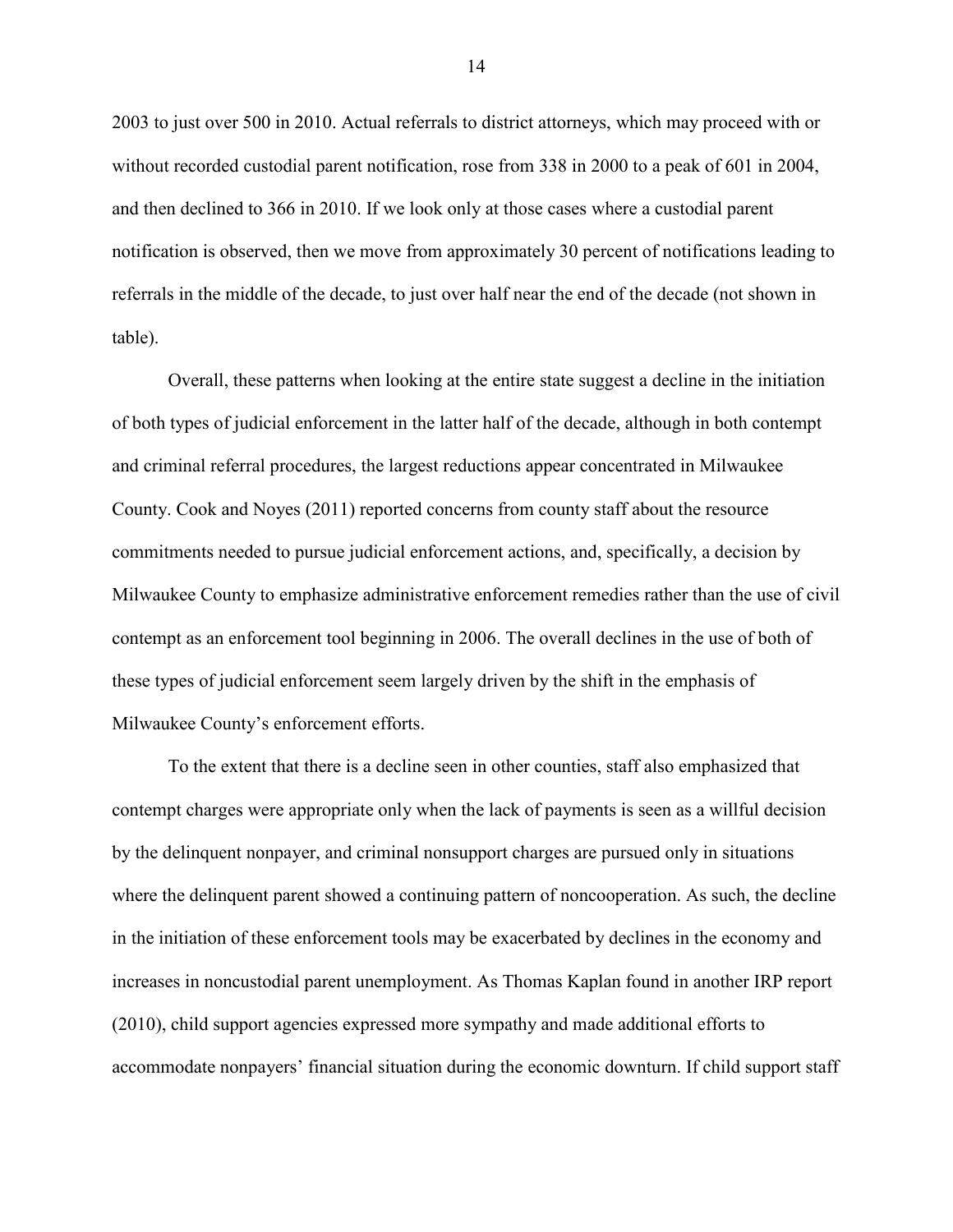perceive the reason for nonpayment to be a matter of the parent's economic circumstance rather than a willful act of noncooperation, then they may be less likely to pursue such actions.

Finally it should be noted that the use of contempt and criminal nonsupport charges to enforce a child support order are not mutually exclusive. In fact, it is infrequent that a referral for criminal nonsupport be made without first having pursued a contempt hearing. Only 17 percent of delinquent parents were referred for criminal prosecution without first having been notified of a contempt hearing. On the other hand, only a small fraction of parents who are notified of a contempt hearing have a subsequent referral for criminal nonsupport (2.5 percent).

#### Executed Warrants

In the warrant tables, KIDS records the warrants that are issued for both civil contempt and criminal nonsupport cases. Information on the date a warrant is executed makes possible an estimate of whether the delinquent parent was arrested (and likely incarcerated, if even just for booking). The data employed for this analysis includes warrants issued in all counties in the state.

Among the 40,854 noncustodial parents that have a warrant issued<sup>[7](#page-15-0)</sup> as part of a contempt hearing, 15,511 (3[8](#page-15-1) percent) have a warrant executed.<sup>8</sup> Presumably, the vast majority of those with executed warrants spent some time in jail. Note that the number of parents with issued warrants exceeds the number of parents who had a warrant request made. This is due in part to missing data on warrant requests for Milwaukee, Kenosha, and Racine Counties, but even in the

<span id="page-15-0"></span> $\overline{7}$  $<sup>7</sup>$ Above we noted 24,858 NCPs with warrant requests in the state, excluding the three counties where we</sup> know warrant requests are not recorded. These parents with issued warrants include parents in the entire state. In addition, as discussed above, some parents have warrants issued with no preceding record of a warrant request.

<span id="page-15-1"></span><sup>&</sup>lt;sup>8</sup>The KIDS warrant table indicates when a warrant has been executed. Execution indicates that intent of the warrant has been carried out. While the execution of a warrant does not necessarily indicate that the parent has been incarcerated, it does indicate that law enforcement personnel have acted on the warrant.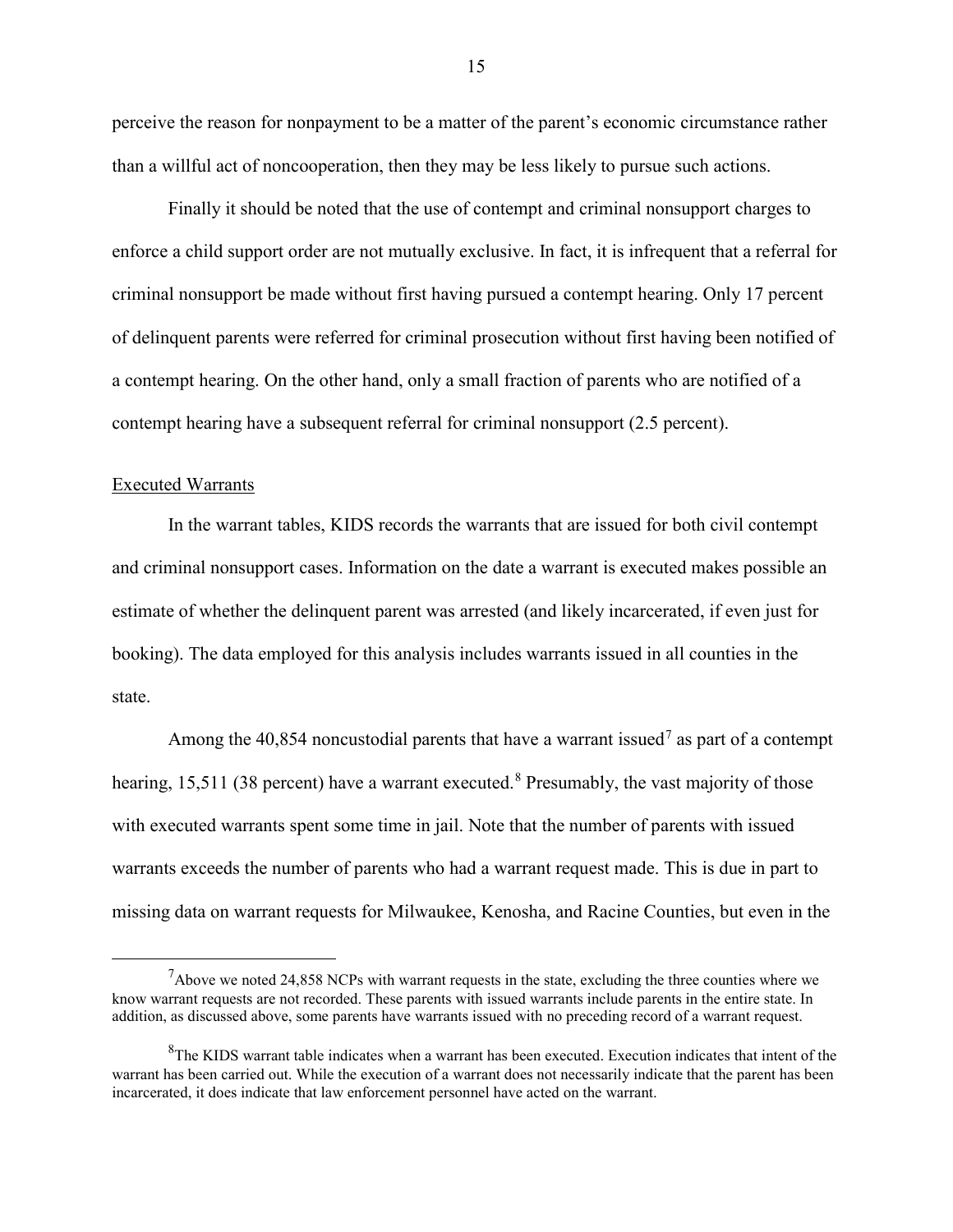other counties there are more warrants than warrant requests. Assuming that all warrant requests are being entered into KIDS in other counties, this could indicate that courts may be issuing warrants without a warrant request from the child support worker. This could occur if the court issues a bench warrant spontaneously in response to a nonappearing parent.

Putting aside that not all warrants are preceded by a recorded warrant request, the likelihood of moving from a warrant request to an issued warrant can be estimated for those counties where warrant requests are entered into KIDS (i.e., all counties except Milwaukee, Kenosha, and Racine). Among the 24,858 parents with a warrant request, 15,040 (61 percent) have a warrant issued, and 9,549 (38 percent of all, and 63 percent of those with a warrant issued) have a warrant executed. When a warrant is requested by the child support agency, the warrants issued are more likely to be commitment warrants or due diligence warrants, which direct law enforcement to pursue the person with the warrant. Other warrants may not be actively pursued, but only executed if the person encounters law enforcement for other reasons.

A similar exercise can be done for parents in criminal nonsupport cases. Of the 3,591 parents who had a criminal nonsupport case referred to a district attorney by their child support caseworker from 2000 to 2010, only 457 (13 percent) had a criminal warrant issued, and only 268 (7 percent of all referrals, 59 percent of issued warrants) had that warrant executed. This aligns with the findings from the previous report (Cook and Noyes, 2011) in which county child support staff indicated that the criminal nonsupport charges tend to be used only as a last resort with particularly intransigent cases. This is further supported by the fact that the vast majority of criminal support cases have previously been subject to civil contempt enforcement tools.

The likelihood of moving from having a contempt hearing scheduled, to having a warrant issued, and then to having that warrant executed depends on the response of the noncustodial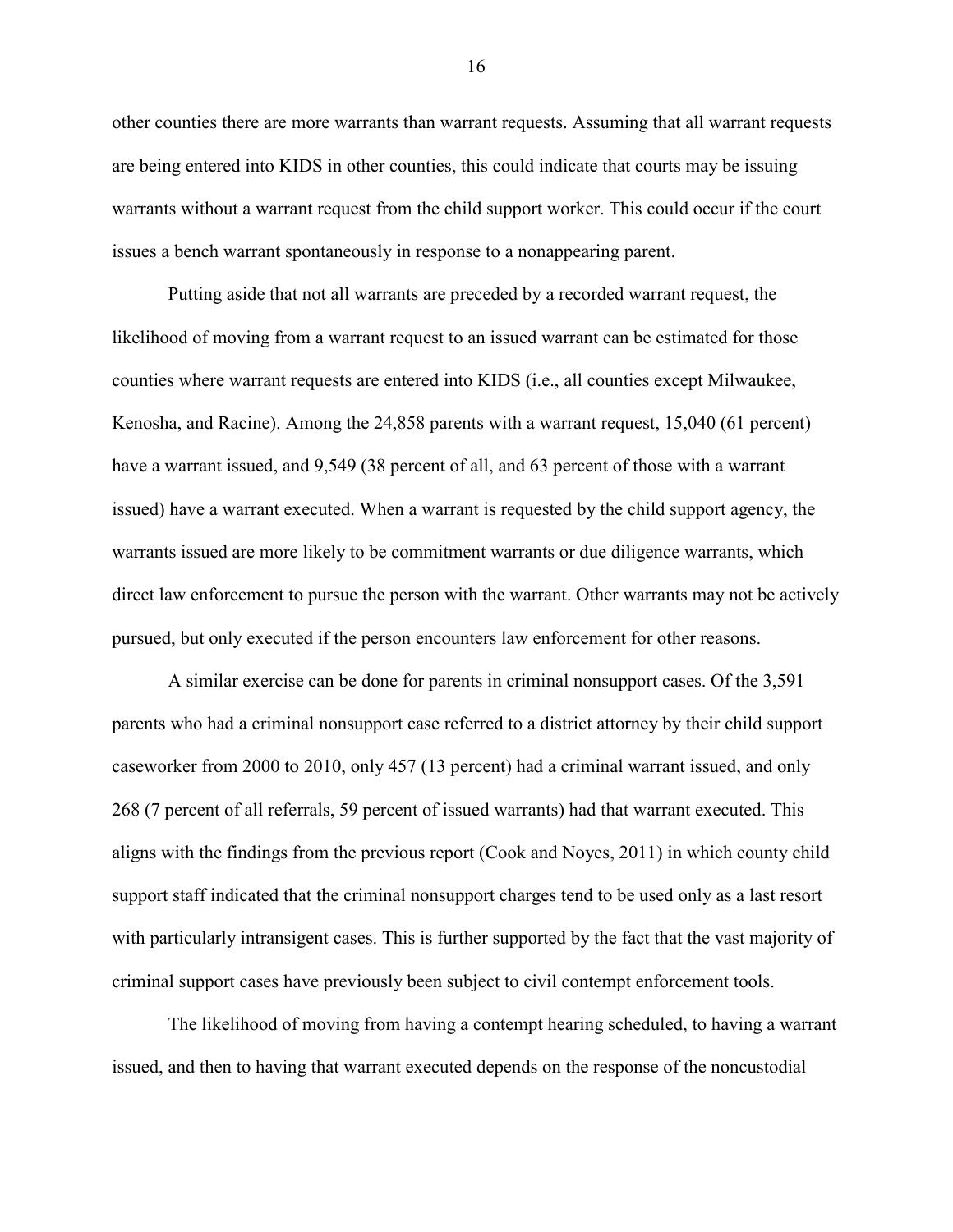parent, and subsequent decisions made by individuals in different agencies and institutions from child support workers, to judges and court commissioners and law enforcement personnel. We are not able to capture many aspects of this process in our administrative data. However, we can consider differences by parents' characteristics and work and child support history, as recorded in administrative data. We find that outcomes for both civil and criminal nonsupport cases vary with the characteristics of the delinquent parent.

Table 2 shows the likelihood, measured in the entire state, of moving through these stages of the civil and criminal enforcement procedure by parental characteristics measureable in our data. The first two columns show the probability of having a warrant issued in a contempt case, the second set of columns show the likelihood of having that warrant executed. The third and fourth set of columns show the progress in the smaller set of parents facing criminal nonsupport; specifically the likelihood of a criminal warrant for those who have had a criminal nonsupport case referred to local prosecutors, and the likelihood of having that criminal warrant executed.

The vast majority of parents facing judicial enforcement procedures are men. Comparing outcomes for fathers and mothers, we see that fathers are somewhat more likely than mothers to have a warrant issued in either contempt or criminal cases, but, given a warrant, are somewhat less likely to be picked up on that warrant. In contempt cases, as parents grow older they are less likely to have warrants issued, and, if we ignore the small number of parents under 18, less likely to have a warrant executed. There does not appear to be a consistent relationship between age and the probability of a warrant in criminal cases.

African-American parents are much more likely to have warrants issued in contempt cases (60 percent of the time), but once warrants are issued they appear to be the least likely to have those warrants executed. In particular, African-American noncustodial parents are almost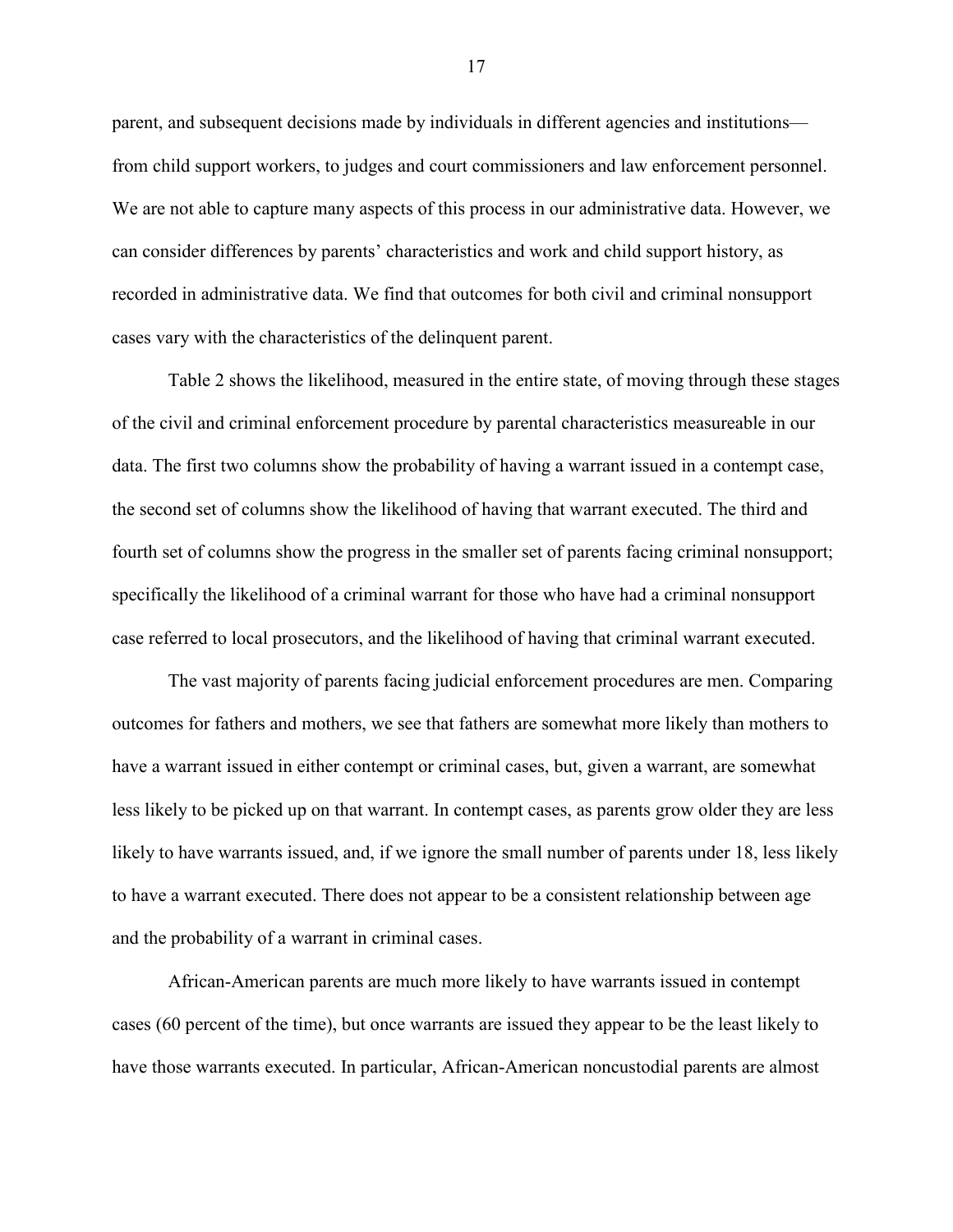|                                                 |          | Among all Parents with a<br>Civil Contempt Hearing |          | Among all Parents with a<br>Noncriminal Warrant Issued |              | Among all Parents Referred<br>for Criminal Prosecution |                | Among all Parents with a<br>Criminal Warrant Issued |
|-------------------------------------------------|----------|----------------------------------------------------|----------|--------------------------------------------------------|--------------|--------------------------------------------------------|----------------|-----------------------------------------------------|
|                                                 | $\cal N$ | Percent with<br>Warrant<br>Issued                  | $\cal N$ | Percent with<br>Warrant<br>Executed                    | $\cal N$     | Percent with<br>Warrant<br>Issued                      | $\cal N$       | Percent with<br>Warrant<br>Executed                 |
| All                                             | 111,421  | 37%                                                | 48,551   | 36%                                                    | 3,598        | 13%                                                    | 1,318          | 61%                                                 |
| <b>Sex</b>                                      |          |                                                    |          |                                                        |              |                                                        |                |                                                     |
| Fathers                                         | 97,347   | 37                                                 | 43,320   | 35                                                     | 3,319        | 13                                                     | 1,228          | 61                                                  |
| Mothers                                         | 14,000   | 31                                                 | 5,201    | 39                                                     | 275          | $\boldsymbol{9}$                                       | 90             | 68                                                  |
| By Age                                          |          |                                                    |          |                                                        |              |                                                        |                |                                                     |
| 18 and Under                                    | 270      | 49                                                 | 132      | 34                                                     | $\mathbf{1}$ | $\boldsymbol{0}$                                       |                |                                                     |
| $18 - 21$                                       | 5,267    | 45                                                 | 2,387    | 43                                                     | 14           | 14                                                     | $\overline{2}$ | 50                                                  |
| $21 - 25$                                       | 15,712   | 42                                                 | 6,574    | 41                                                     | 135          | 18                                                     | 37             | 43                                                  |
| $25 - 30$                                       | 21,665   | 40                                                 | 8,670    | 39                                                     | 364          | 14                                                     | 98             | 50                                                  |
| $30 - 40$                                       | 39,367   | 36                                                 | 14,342   | 37                                                     | 877          | 17                                                     | 269            | 52                                                  |
| Over 40                                         | 29,022   | $30\,$                                             | 8,718    | 37                                                     | 608          | $18\,$                                                 | 192            | 52                                                  |
| Missing                                         | 46       | 50                                                 | 23       | 30                                                     |              | $\boldsymbol{0}$                                       |                |                                                     |
| <b>By Race</b>                                  |          |                                                    |          |                                                        |              |                                                        |                |                                                     |
| White                                           | 64,040   | 31                                                 | 22,529   | 47                                                     | 2,355        | 13                                                     | 782            | 63                                                  |
| <b>Black</b>                                    | 21,063   | 61                                                 | 15,918   | 24                                                     | 246          | 11                                                     | 189            | 72                                                  |
| Hispanic                                        | 4,838    | $40\,$                                             | 2,400    | 26                                                     | 128          | 16                                                     | 58             | 40                                                  |
| Asian                                           | 824      | 24                                                 | 232      | 31                                                     | 15           | 7                                                      | 9              | 33                                                  |
| Other/Multiracial                               | 4,955    | 48                                                 | 2,870    | 29                                                     | 127          | 14                                                     | 61             | 49                                                  |
| Unknown                                         | 15,701   | 24                                                 | 4,602    | 27                                                     | 727          | 12                                                     | 219            | 55                                                  |
| By UI Earnings in Year Before Contempt Hearing* |          |                                                    |          |                                                        |              |                                                        |                |                                                     |
| Zero                                            | 29,446   | 38                                                 | 11,231   | 32                                                     | 1,090        | 18                                                     | 348            | 51                                                  |
| $$0 - $2,500$                                   | 13,068   | 47                                                 | 6,106    | 41                                                     | 302          | 15                                                     | 91             | 57                                                  |
| $$2,500 - $5,000$                               | 8,039    | 42                                                 | 3,375    | 42                                                     | 149          | $10\,$                                                 | 32             | 31                                                  |
| \$5,000-\$10,000                                | 12,007   | 38                                                 | 4,610    | 41                                                     | 158          | 12                                                     | 31             | 55                                                  |
| \$10,000-\$20,000                               | 15,521   | 33                                                 | 5,091    | 42                                                     | 100          | 13                                                     | 26             | 31                                                  |
| \$20,000-\$30,000                               | 8,696    | 25                                                 | 2,182    | 40                                                     | 39           | $18\,$                                                 | 13             | $\,$ 8 $\,$                                         |
| Over \$30,000                                   | 8,421    | 18                                                 | 1,493    | 37                                                     | 32           | 16                                                     | 5              | 100                                                 |

**Table 2. Warrants and Executed Warrants for Parents Subject to Contempt Hearings and Criminal Referrals, 2000–2010**

(table continues)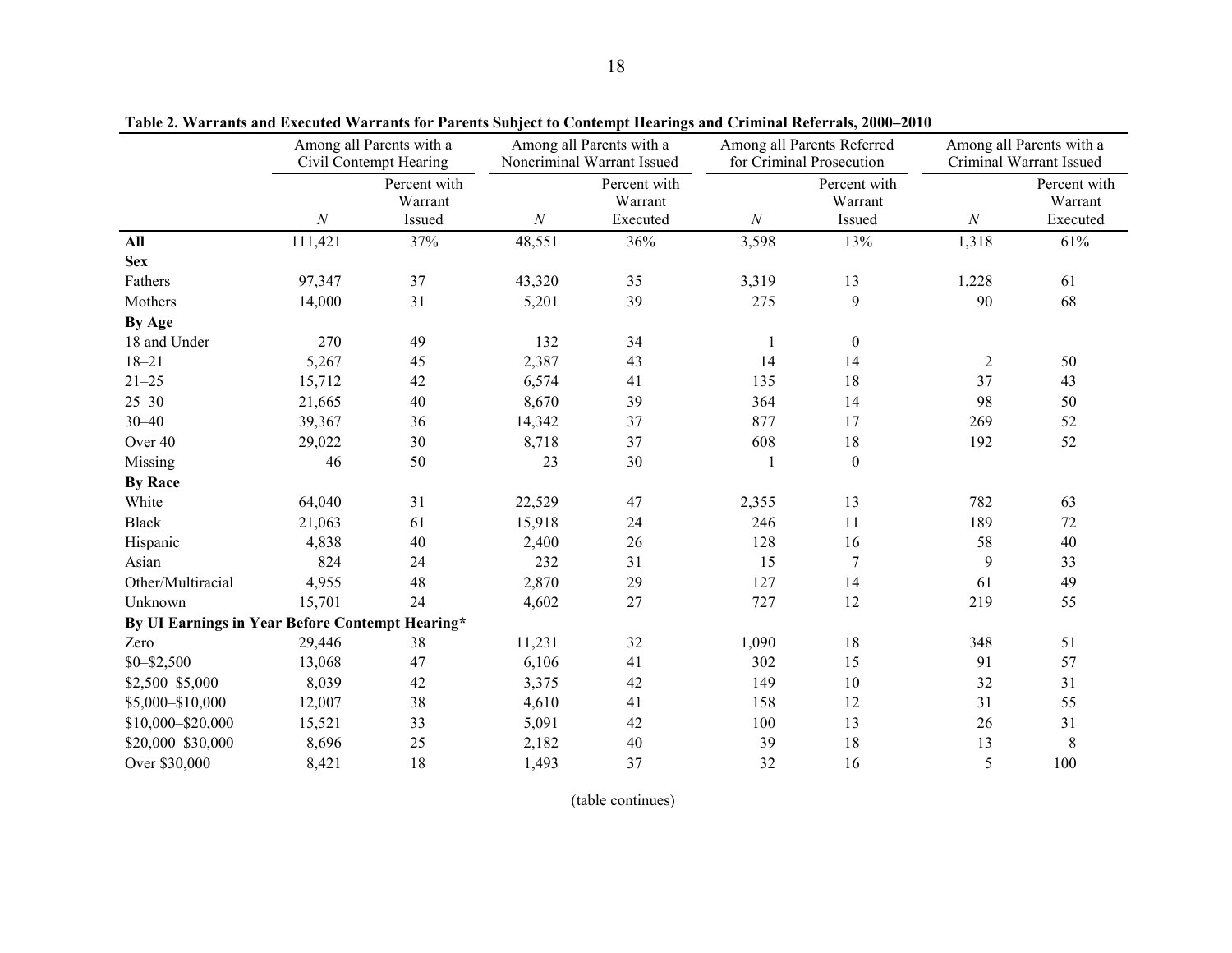# **Table 2, continued**

|                                              | Among All Parents with a<br>Civil Contempt Hearing |                                   | Among All Parents with a<br>Noncriminal Warrant Issued |                                     |      | Among All Parents Referred<br>for Criminal Prosecution | Among All Parents With a<br>Criminal Warrant Issued |                                     |
|----------------------------------------------|----------------------------------------------------|-----------------------------------|--------------------------------------------------------|-------------------------------------|------|--------------------------------------------------------|-----------------------------------------------------|-------------------------------------|
|                                              |                                                    | Percent with<br>Warrant<br>Issued | N                                                      | Percent with<br>Warrant<br>Executed | N    | Percent with<br>Warrant<br>Issued                      | $\boldsymbol{N}$                                    | Percent with<br>Warrant<br>Executed |
| By total CS Arrears in Month Before Hearing* |                                                    |                                   |                                                        |                                     |      |                                                        |                                                     |                                     |
| No Arrears                                   | 13,258                                             | 11%                               | 1.414                                                  | 35%                                 |      | 80%                                                    |                                                     | 60%                                 |
| $$1 - $1,000$                                | 12,368                                             | 25                                | 3,077                                                  | 41                                  |      | 29                                                     |                                                     |                                     |
| $$1,000 - $2,500$                            | 18,938                                             | 34                                | 6,419                                                  | 42                                  | 81   | 12                                                     | 11                                                  | 36                                  |
| $$2,500 - $5,000$                            | 17,057                                             | 39                                | 6,720                                                  | 39                                  | 197  | 20                                                     | 57                                                  | 44                                  |
| $$5,000 - $10,000$                           | 12,428                                             | 44                                | 5,443                                                  | 40                                  | 372  | 15                                                     | 99                                                  | 44                                  |
| Over \$10,000                                | 21,149                                             | 52                                | 11.015                                                 | 33                                  | .208 | 16                                                     | 372                                                 | 53                                  |

\*All amounts in current dollars (not adjusted for inflation).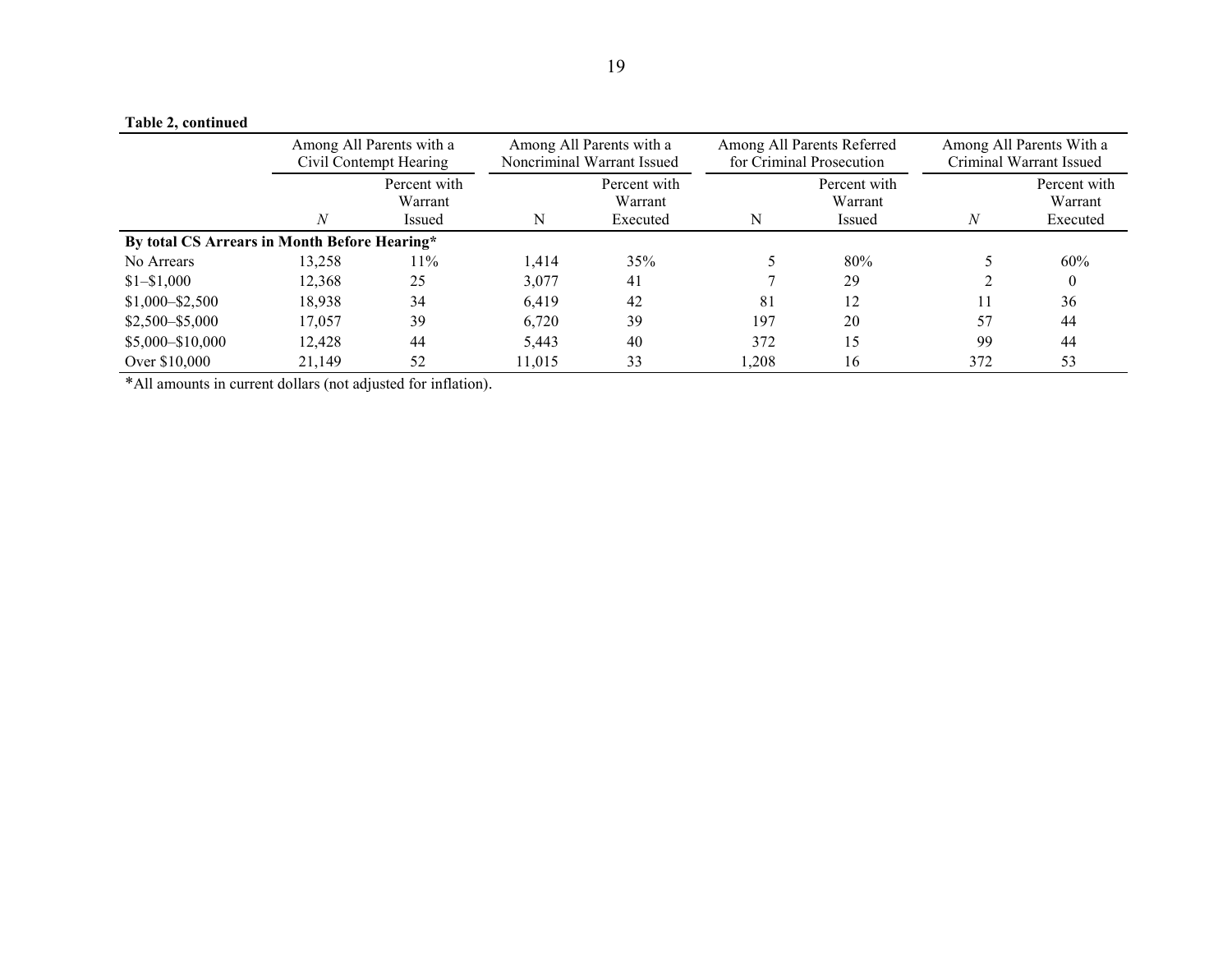twice as likely to have a warrant issued, but only about half as likely to have that warrant executed, when compared to white noncustodial parents. In criminal cases, there is little difference by parent's race in the likelihood of having a criminal warrant issues, but blacks and then whites have the highest likelihood of having those warrants acted upon.

In examining parents' economic situation and ranking parents by their earnings as reported to the Unemployment Insurance system in the year before their first contempt hearing, we found that those with higher earnings are substantially less likely to have a contempt hearing result in a warrant. It is likely that parents with more resources are in a better position to meet any payment requirements from the court and child support agency to avoid further action. Once a warrant is issued, however, there is little association between earnings and the likelihood of having the warrant executed. Surprisingly there is also little relationship between earnings and the likelihood of having a criminal warrant issued after being referred for criminal prosecution. It is notable, however, that well over one-half of these parents have zero formal earnings.

Since noncompliance with the child support system is the motivating reason for these judicial enforcement efforts, we also examined the relationship between parents' total arrears in their child support cases when they are first notified of a contempt hearing or referred for criminal prosecution. While there are substantial numbers of parents who are called for contempt hearings with no or quite low arrears, these parents are much less likely to have a warrant issued as a result of those scheduled hearings. Only 10 percent of the no-arrears parents had a warrant issued, while over one-half of those with arrears exceeding \$10,000 had a warrant issued. Again, however, once warrants are issued, there is no strong relationship between the amount of arrears and the likelihood that a warrant will be executed. In criminal nonsupport cases, the vast majority of the parents being referred for prosecution have high levels of arrears.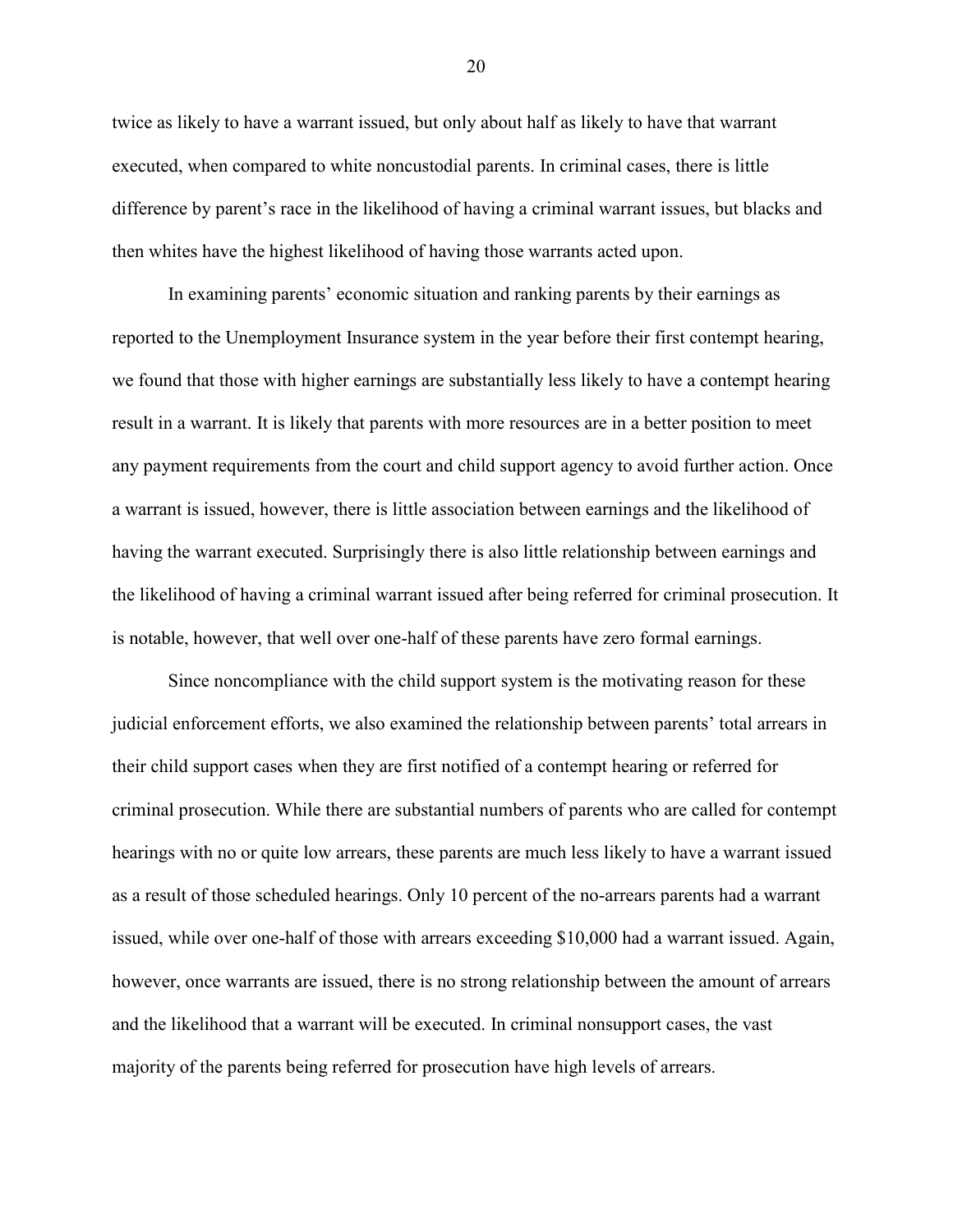In summary, there appear to be substantial differences<sup>[9](#page-21-0)</sup> in the likelihood of contempt hearings resulting in issued warrants by parental characteristics, with younger parents, lowincome parents, and parents with high child support arrears the most likely to have warrants issued. Other transitions in the judicial enforcement process, such as the likelihood of getting picked up on a warrant, and the likelihood of having a criminal nonsupport referral lead to a criminal warrant, do not appear to differ much by these parental characteristics.

#### Findings of Contempt in CCAP

The 111,421 parents with contempt hearing notifications were also matched to Wisconsin court records in CCAP but sample selectivity issues limited the usefulness of these data for the analysis. Contempt charges in child support cases are filed as part of the original paternity or family case that established the child support order. The vast majority (74 percent) of contempt charges are filed in paternity cases (rather than family cases) and most counties in Wisconsin consider paternity cases to be confidential and therefore do not enter them into CCAP. Those parents with contempt charges on family cases were matched with CCAP to identify cases where the delinquent parent was found guilty of the contempt charge. Of the 28,992 delinquent parents who had a notification of a contempt hearing on a family case, 7,995 (27 percent) were found in contempt of court. Comparing which of these parents had a warrant issued (and were therefore subject to arrest and incarceration), it was found there was little correlation between a finding of contempt and the issuance of a warrant. Approximately half of all the family case parents with a contempt of court finding were issued a warrant, and about 60 percent of those with a warrant were also found in contempt. In these cases, many warrants appear to be issued for non-

<span id="page-21-0"></span> <sup>9</sup>  $9D$  Due to the large number of cases here, all difference in judicial enforcement outcomes were statistically significant, even when those differences do not appear to be very noticeable.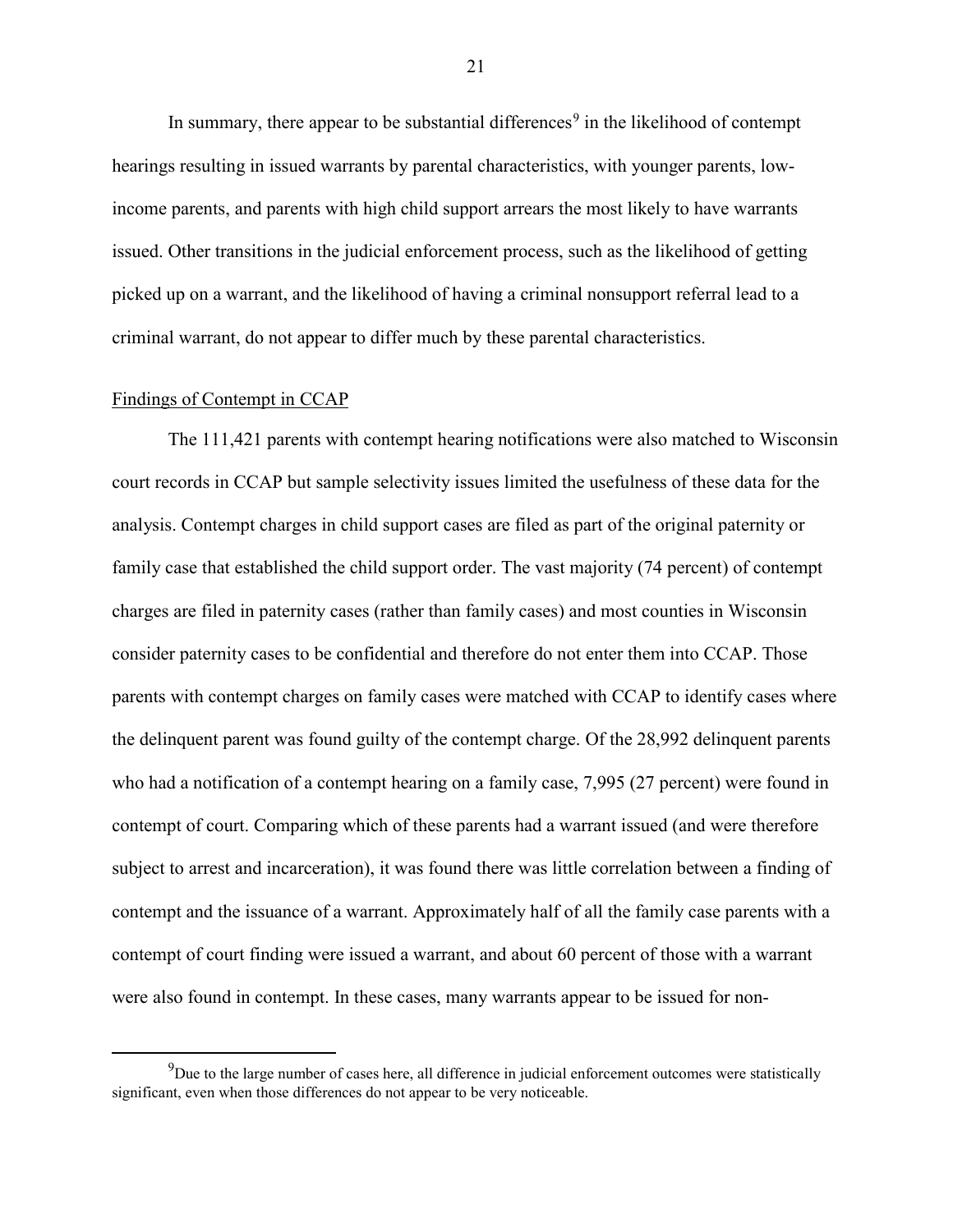appearance, before any finding of contempt for nonpayment, and many of the parents who do have a finding of contempt of court have the contempt order stayed in anticipation of them meeting the purge conditions for the contempt finding, and therefore not having a warrant issued. Unfortunately, information on the stays of contempt findings is not consistently recorded in the court records, so it is not possible to easily use these data to trace the process from hearing, to contempt finding, to stay, to possible warrant. Given the limitation to contempt charges in family cases, further use of these data did not seem fruitful.

#### Incarceration Outcomes

Incarceration as a result of judicial enforcement actions can take a number of forms. First, delinquent parents who are notified of a contempt hearing and do not appear in court for a scheduled hearing can have a warrant issued against them. Depending on the type of warrant issued and the policies of local law enforcement, officers may actively pursue the parent, or the parent may be picked up in the course of other contact with law enforcement personnel. They can be booked into the local jail and held, or released on bond, with the expectation that they will appear at their next scheduled court hearing.

Second, as we noted in our description of the contempt process, after a contempt hearing, if the delinquent parent is found in contempt, any commitment order will typically be stayed for some time period to give the respondent an opportunity to meet the purge conditions associated with the contempt finding. If they do not, then the court can issue a commitment warrant which authorizes the respondent (whether actively pursued or arrested in the course of other contact) to be taken directly to the local jail.

Third, if convicted of criminal nonsupport, a delinquent parent may be sentenced to serve time. Misdemeanor convictions can result in sentences as long as 9.5 months, to be served in a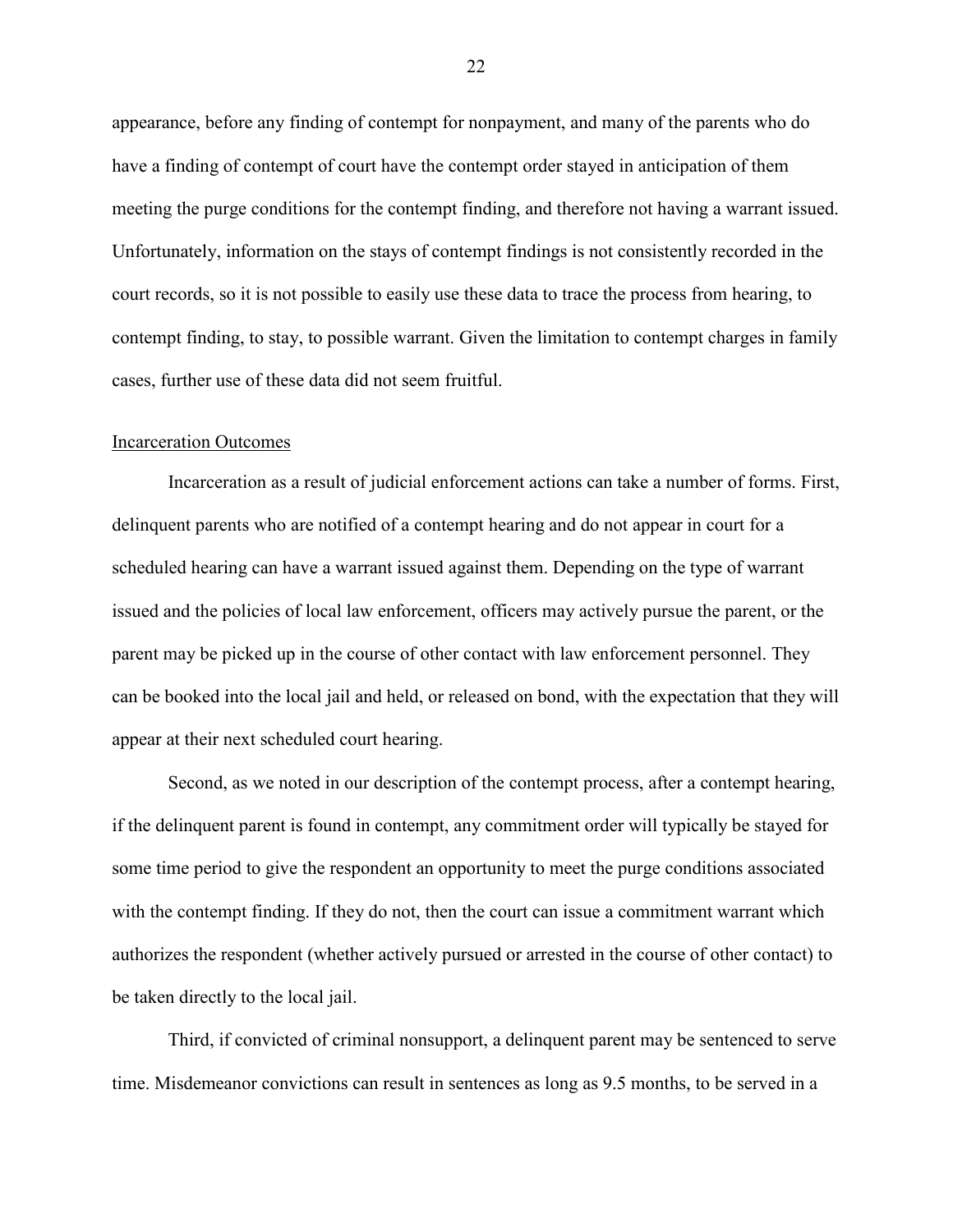local jail; felony convictions can result in sentences as long as 3.5 years. In most counties, sentences shorter than a year would be served in the county jail, those longer in state prison.

Since any commitment related to contempt of court is served in county jail, and even misdemeanor criminal support sentences are less than one year, it is reasonable to assume that most incarceration resulting from child support enforcement would be served in county jails; only felony nonsupport results in state prison sentences. In fact, our analysis of data from the Wisconsin State Department of Corrections found only 34 individuals serving time in the state prison for criminal nonsupport between 2005 and 2010, and all were serving time on other charges at the same time. Therefore, the analysis of incarceration related to judicial enforcement of child support orders needs to concentrate on those in local jails.

The local jail data available for the present research is limited to the Milwaukee County Jail. Incarcerations in the Milwaukee Jail Data related to child support enforcement are identified by those with a booking charge of criminal nonsupport,<sup>[10](#page-23-0)</sup> but comparisons of the numbers of criminal nonsupport cases in Milwaukee with data provided by the Milwaukee county child support office indicate that there are many more criminal nonsupport cases in the booking data than are referred for prosecution in Milwaukee County. We suspect that the jail may have been booking those brought in for child support-related contempt charges under the criminal nonsupport booking code. To confirm this hypothesis, the sample of delinquent parents with warrants for contempt or criminal nonsupport from Milwaukee County was identified in KIDS and matched with individuals in the Milwaukee Jail Data. Using these matched data, it was confirmed that 95 percent had been issued warrants on either contempt or criminal charges

<span id="page-23-0"></span><sup>&</sup>lt;sup>10</sup>Specifically the booking charges used to select cases were "Failure to Support Child <120 days," and "Failure to Support Child >120 days."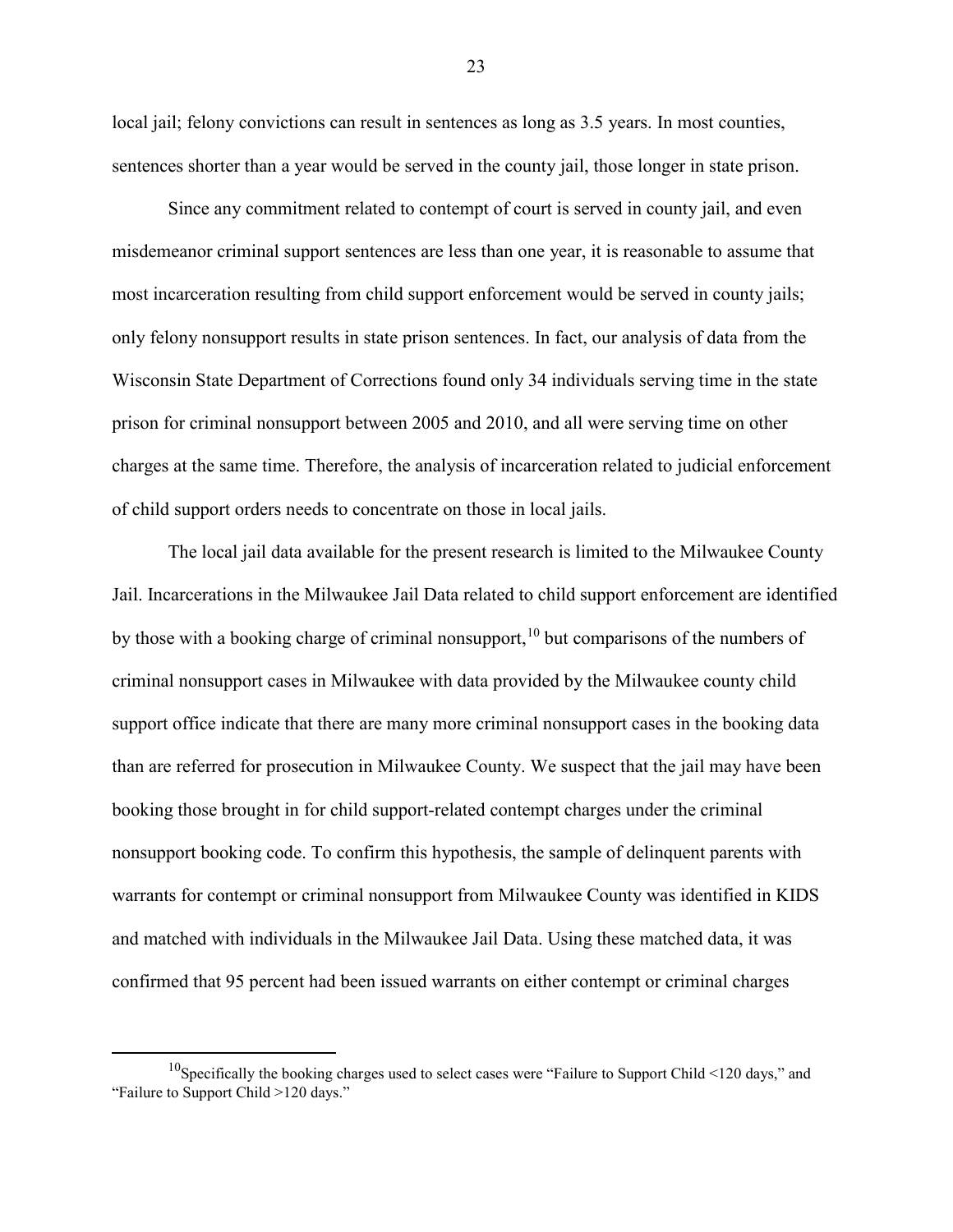related to their child support nonpayments. However, the large majority (72 percent) of these individuals booked and incarcerated under criminal nonsupport charges had actually had warrants issued for contempt of court charges in child support cases. Most of the remaining cases (23 percent of the total) had warrants for criminal nonsupport.<sup>[11](#page-24-0)</sup> While most of these individuals were booked into the jail under a misdemeanor criminal nonsupport charge, it appears that many actually had warrants issued for contempt, but not for criminal nonsupport. Nonetheless, while the specific charge they appear under in the data is incorrect, these individuals are being incarcerated due to child support enforcement issues.

All bookings that involved any recorded criminal failure to support a child charge were selected, although, as described above, these bookings are presumed to include those booked into jail on contempt of court charges related to child support cases, in addition to those with actual criminal nonsupport charges. It is important to note that these data reflect bookings into the jail system, and not court hearings or convictions. The outcomes of these bookings are not known. For those who actually face contempt charges, the incarceration would be expected to end when the court is satisfied they have begun or have a plan to begin payment on their obligations. For those who actually face criminal nonsupport charges, the charges may be dropped before trial, individuals may be found not guilty of the charges, and even those found guilty may be sentenced to probation instead of continued jail or prison time.

The incidence of incarcerations in Milwaukee County for these charges has changed dramatically over the decade. As shown in Table 3, the number of bookings related to child support was notably higher from 2000 to 2004 with around 1,500 bookings each year. Since

<span id="page-24-0"></span><sup>&</sup>lt;sup>11</sup>Note that 87 percent had warrants issued in the year preceding the booking, while another 8 percent had warrants issued more than a year earlier.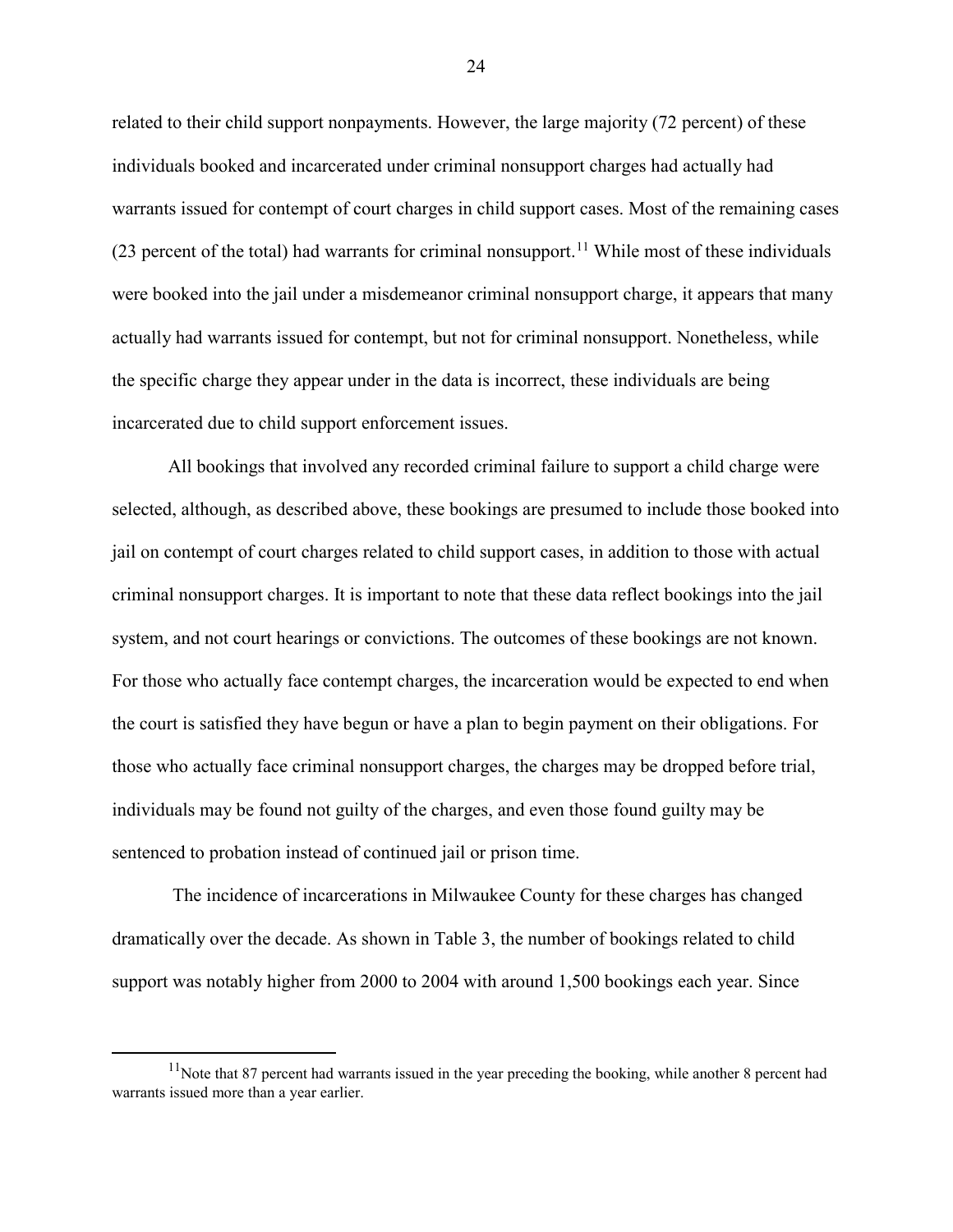2005, incarcerations for child support-related cases have dropped continuously (except for 2006) and dramatically. By 2010, total incarcerations had dropped to one-tenth the level they had been in 2000. While this generally confirms the finding from Cook and Noyes (2011) that Milwaukee County shifted its enforcement efforts to administrative enforcement options rather than civil contempt proceedings in 2006, we actually observe the decline beginning in 2005.

**Table 3. Incarcerations Related to Child Support Milwaukee County Jail System, 2000–2010**

| Year         | 2000 | 2001                          | 2002 | 2003 | 2004 | 2005 | 2006 | 2007 | 2008 | 2009 | 2010 | Total |
|--------------|------|-------------------------------|------|------|------|------|------|------|------|------|------|-------|
| <b>Total</b> |      | 1,561 1,472 1,397 1,665 1,445 |      |      |      | 483  | 530  | 339  | 267  | 197  | 137  | 9.475 |

The bookings on child support related charges (which, we believe, for the most part are actually child support-related contempt bookings) only occur alongside other types of contempt charges infrequently. During the 2000 to 2004 period, less than one percent of also included bookings also included a separate charge for contempt. From 2005 to 2010, accompanying contempt charges were more common, comprising 10 to 15 percent of the child support related bookings each year. In addition to the child support-related bookings that also have additional accompanying contempt charges, another 50 percent of these bookings included other, non-child support-related criminal charges. Other common charges on these bookings include driving violations and violations of protection orders. Given that a large proportion of these cases have active warrants for child support related charges at the time of the booking, this supports the finding from interviews (as discussed in the previous report) that defendants are often stopped for some other infraction, and then discovered to have an outstanding warrant on the child support-related case.

While these bookings mostly involved separate individuals, there were nearly 1,500 people who were booked on child support-related charges more than once during the time period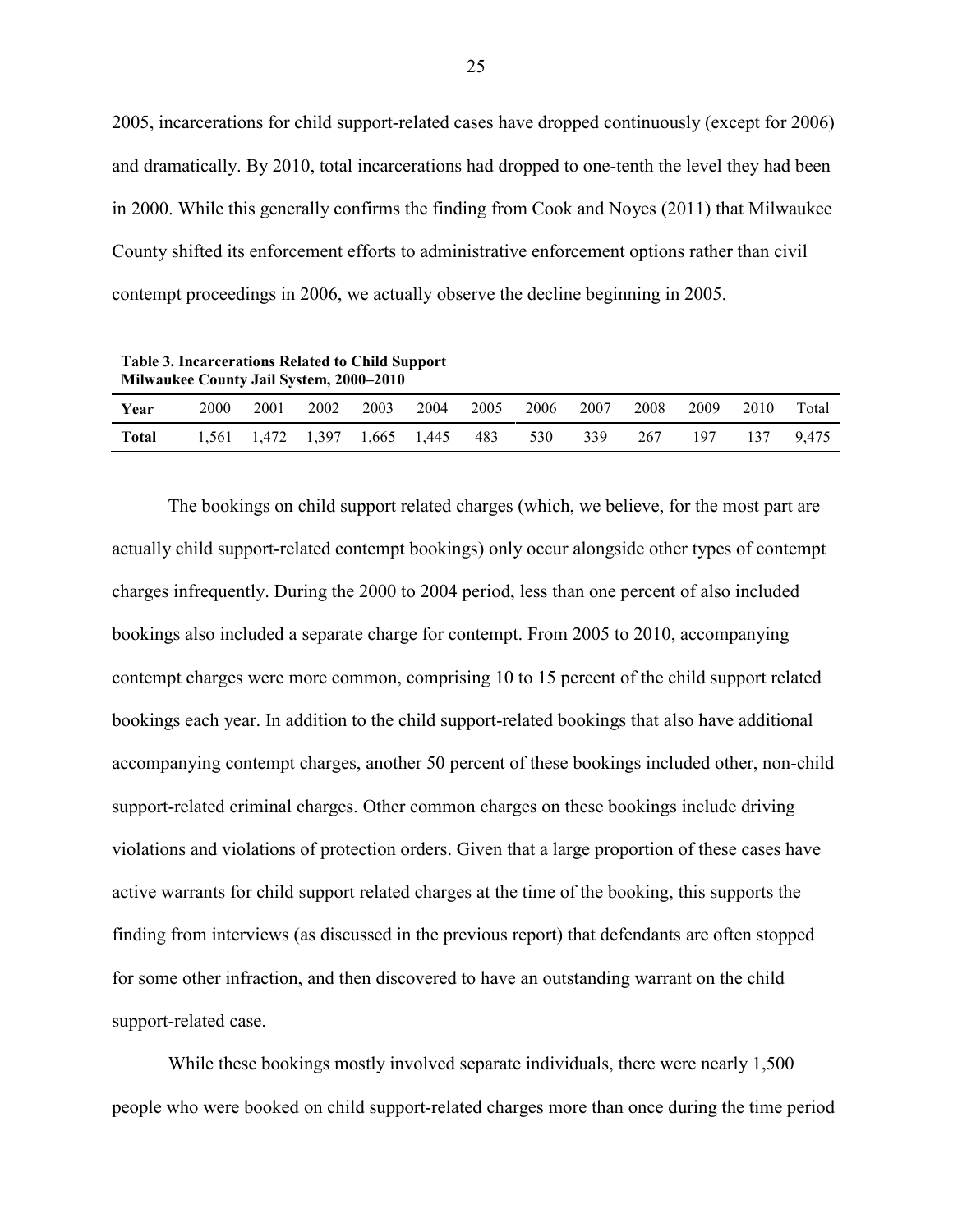reviewed. Table 4 shows the numbers of bookings that included child support related charges for the 7,362 individuals booked from 2000 to 2010. Over 20 percent of those booked were booked more than once. While some of these multiple spells of incarceration may just reflect different stages of the judicial process (e.g., an initial booking at the time of arrest, a subsequent booking after conviction), at least a quarter of those with multiple bookings were charged under different charges, or had bookings separated by over a year, likely indicating completely separate judicial processes.

| Number Of Bookings | N     | Percent |
|--------------------|-------|---------|
|                    | 5,869 | 79.7%   |
| 2                  | 1,076 | 14.6    |
| 3                  | 275   | 3.7     |
| $\overline{4}$     | 102   | 1.4     |
|                    | 27    | 0.4     |
| 6 or more          | 13    | 0.1     |
| Total              | 7,362 | 100.0   |

**Table 4. Number of Bookings for Criminal Nonsupport, by Individual Milwaukee County Jail System, 2000–2010**

**Note**: Percentages may not sum to 100 due to rounding.

The data provided by Milwaukee County provides only limited demographic characteristics of the incarcerated individuals. Given the large change in the numbers of criminal nonsupport bookings after 2004, we were particularly interested to learn whether the characteristics of those being charged changed as well. Table 5 shows the race, sex, and age at the time of booking separately for those bookings occurring in the early and later periods. We note that in both time periods the bookings are predominately black (75 to 80 percent) and male (90 to 95 percent), the age distribution of those incarcerated for child support-related charges is similar to those arrested on other charges. While differences between the two time periods are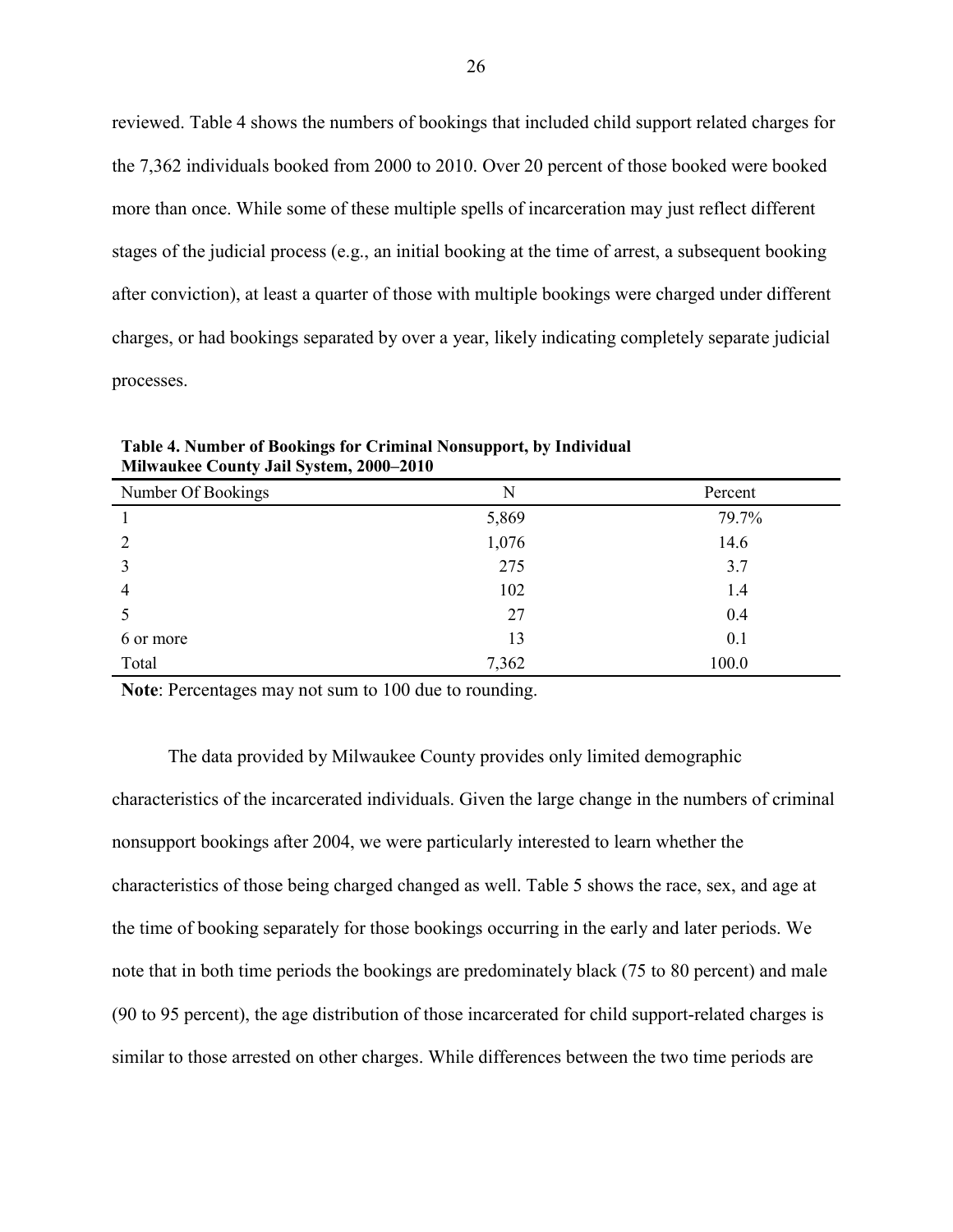not dramatic, they are statistically significant, with those booked less likely to be black and more

likely male and older in the second half of the decade.

| <b>MINAGURE COUNTY JAN DYSICIN, 2000–2010</b> |       |           |                  |           |  |  |  |
|-----------------------------------------------|-------|-----------|------------------|-----------|--|--|--|
|                                               |       | 2000-2004 |                  | 2005-2010 |  |  |  |
|                                               | N     | Percent   | $\boldsymbol{N}$ | Percent   |  |  |  |
| Race                                          |       |           |                  |           |  |  |  |
| <b>Black</b>                                  | 5,995 | 79.5%     | 1458             | 75.4%     |  |  |  |
| White                                         | 1,500 | 19.9      | 464              | 24.0      |  |  |  |
| Asian                                         | 14    | 0.2       | 4                | 0.2       |  |  |  |
| Indian                                        | 30    | 0.4       | 9                | 0.5       |  |  |  |
| Unknown                                       |       | 0.01      | $\boldsymbol{0}$ | 0.0       |  |  |  |
| Sex                                           |       |           |                  |           |  |  |  |
| Male                                          | 6,828 | 90.6      | 1,850            | 95.6      |  |  |  |
| Female                                        | 712   | 9.4       | 85               | 4.4       |  |  |  |
| Age                                           |       |           |                  |           |  |  |  |
| Under 18                                      | 47    | 0.6       | 8                | 0.4       |  |  |  |
| 18 to 21                                      | 569   | 7.6       | 92               | 4.8       |  |  |  |
| 22 to 25                                      | 1,221 | 16.2      | 234              | 12.1      |  |  |  |
| 26 to 30                                      | 1,716 | 22.8      | 347              | 17.9      |  |  |  |
| 31 to 35                                      | 1,571 | 20.8      | 397              | 20.5      |  |  |  |
| 36 and up                                     | 2,416 | 32.0      | 857              | 44.3      |  |  |  |

**Table 5. Individual Characteristics, by Booking for Criminal Nonsupport Milwaukee County Jail System, 2000–2010**

**Note**: Percentages may not sum to 100 due to rounding.

IRP has also matched individuals from the Milwaukee County Jail data to state administrative data from the Unemployment Insurance Wage Records and the child support administrative system, KIDS. Since the jail data only includes names and birthdates, the matching process is not perfect, but we can examine data on earnings and child support obligations for a large percentage of the bookings.

In Table 6 we present data on earnings and child support outcomes for the calendar year before the year of the booking. Currently we only have earnings and child support data available from 2000 to 2010 so we confine this analysis to bookings occurring in 2001 and later.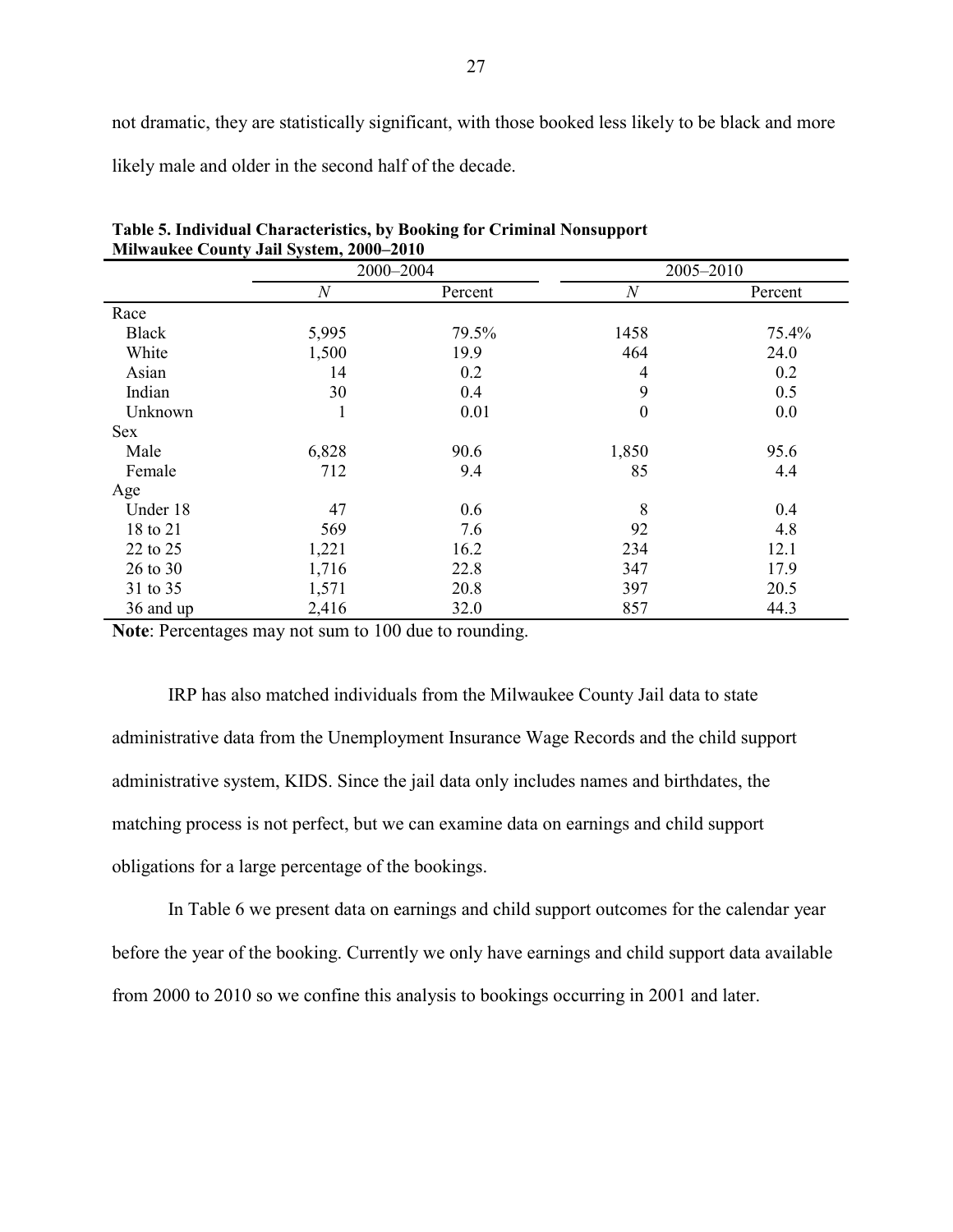| Mean (Year Before Booking)                           | 2001-2004           | 2005-2010        |
|------------------------------------------------------|---------------------|------------------|
| No Annual Earnings                                   | 52.8%               | 58.2%            |
| Annual Earnings, if any                              | \$4,196             | \$4,396          |
| Annual Child Support Owed<br>No Payment on CS Orders | \$3,301<br>$60.2\%$ | \$4,356<br>55.5% |
| Total Annual Payment, if any                         | \$1,324             | \$1,355          |
| CS Paid/Owed Ratio                                   | 0.247               | 0.162            |
| N                                                    | 4,727               | 1,531            |

**Table 6. Economic Characteristics, by Booking for Criminal Nonsupport Milwaukee County Jail System, 2000–2010**

**Note**: All figures in current dollars (not adjusted for inflation).

Arrested noncustodial parents are in a poor economic situation with poor child support outcomes in the calendar year immediately preceding their incarceration. The majority of those arrested on criminal nonsupport charges have no formal earnings reported to the unemployment insurance system, and even among those with any formal earnings, they average only \$4,000 to \$4,500 for the entire year. While these nonpayers may have sources of income in the informal economy, the lack of formal earnings makes it difficult to use the traditional tools of child support enforcement (wage garnishment) in these cases.

Since all of these parents have gone through either a civil or criminal judicial enforcement process for noncompliance with their child support orders, it is not surprising to find that child support outcomes for these obligors are quite poor. Their annual child support obligations are substantially higher than their formal earnings, given that the majority have no formal earnings. Nearly two-thirds have made no payment, and even those who are making payments do not come close to meeting their obligations. It is interesting to note that annual orders for these individuals have increased by nearly a third in the second half of the decade, but formal earnings and payments increased only slightly. The end result is compliance ratios which have fallen from .25 to .16.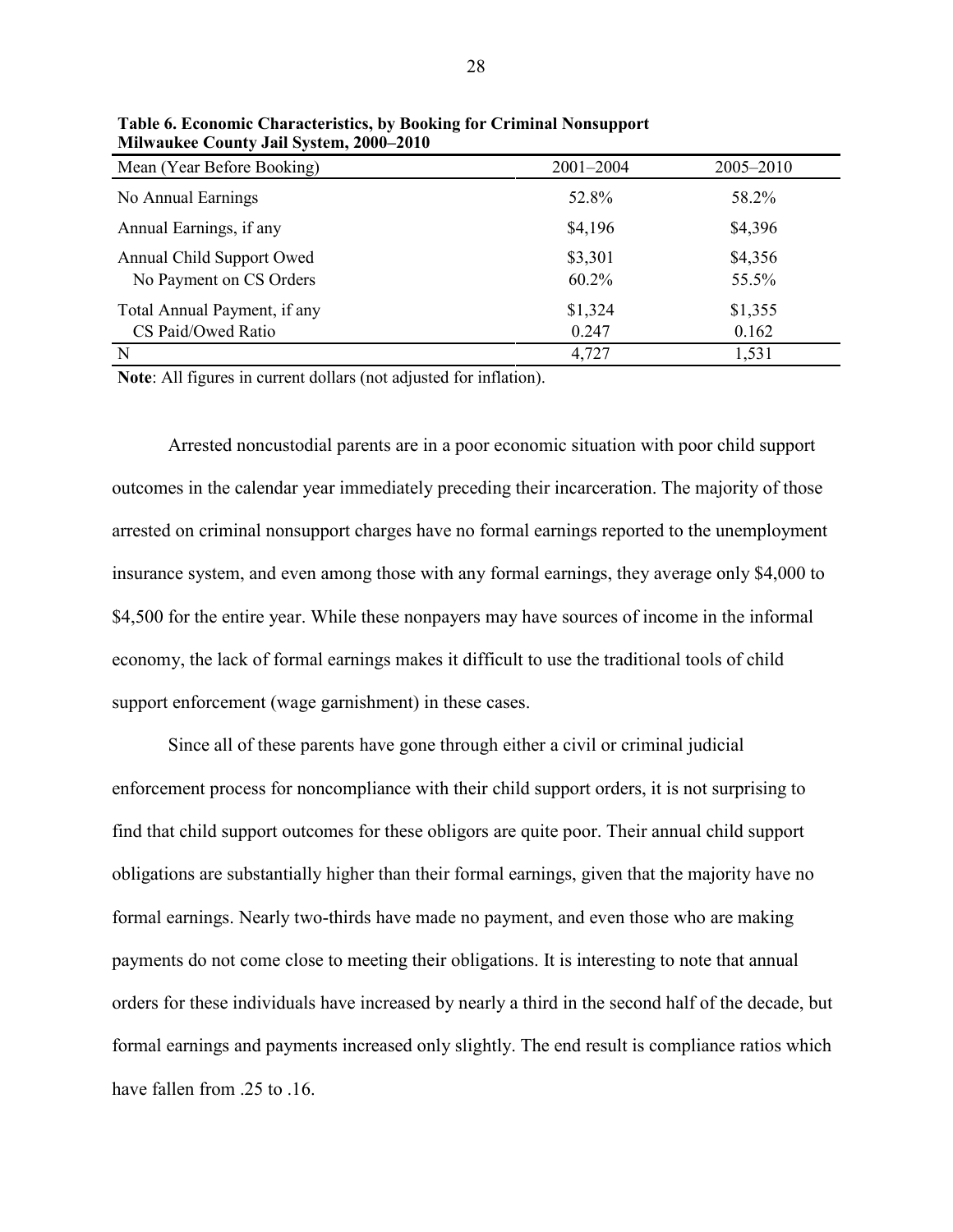Of course, those arrested come from those who are noncompliant with their child support order, who have gone through the steps of a contempt hearing or criminal nonsupport referral, and then have had a warrant issued. Previous research has regularly found that noncompliance is higher for younger and poorer noncustodial parents (Sorensen and Zibman, 2001; Cancian and Meyer, 2006; Ha, Cancian, Meyer and Han, 2008), and the results in table 2 show that, among those for whom judicial enforcement is initiated, younger and poorer parents with large child support arrears are more likely to have warrants issued. Given the greater disadvantage of those entering the judicial enforcement process and the increased likelihood of the disadvantaged moving through each step of the process, it is not surprising that in the end, those actually taken into custody for child support-related charges are in particularly poor economic situations.

#### **CONCLUSIONS**

The goal of this report was to examine available administrative data sources to assess their adequacy for analyzing the use of various judicial enforcement measures in Wisconsin child support cases. As documented here, existing data are not ideal for examining these questions, with issues of data quality, population coverage, and cross-county inconsistency posing problems for the research. Notwithstanding these limitations, by taking account of the judicial enforcement process, and combining data across multiple data sets, it is possible to draw some conclusions about the incidence and some risk factors associated with steps in the enforcement process.

The enforcement process for the contempt decision generally goes through several steps: (1) decision by the caseworker to pursue, (2) notification to the delinquent payor, (3) court hearing, (4) decision to issue a warrant if payor does not appear at hearing, (5) contempt decision (along with sanctions and purge conditions) if payor attends hearing, (6) determination if payor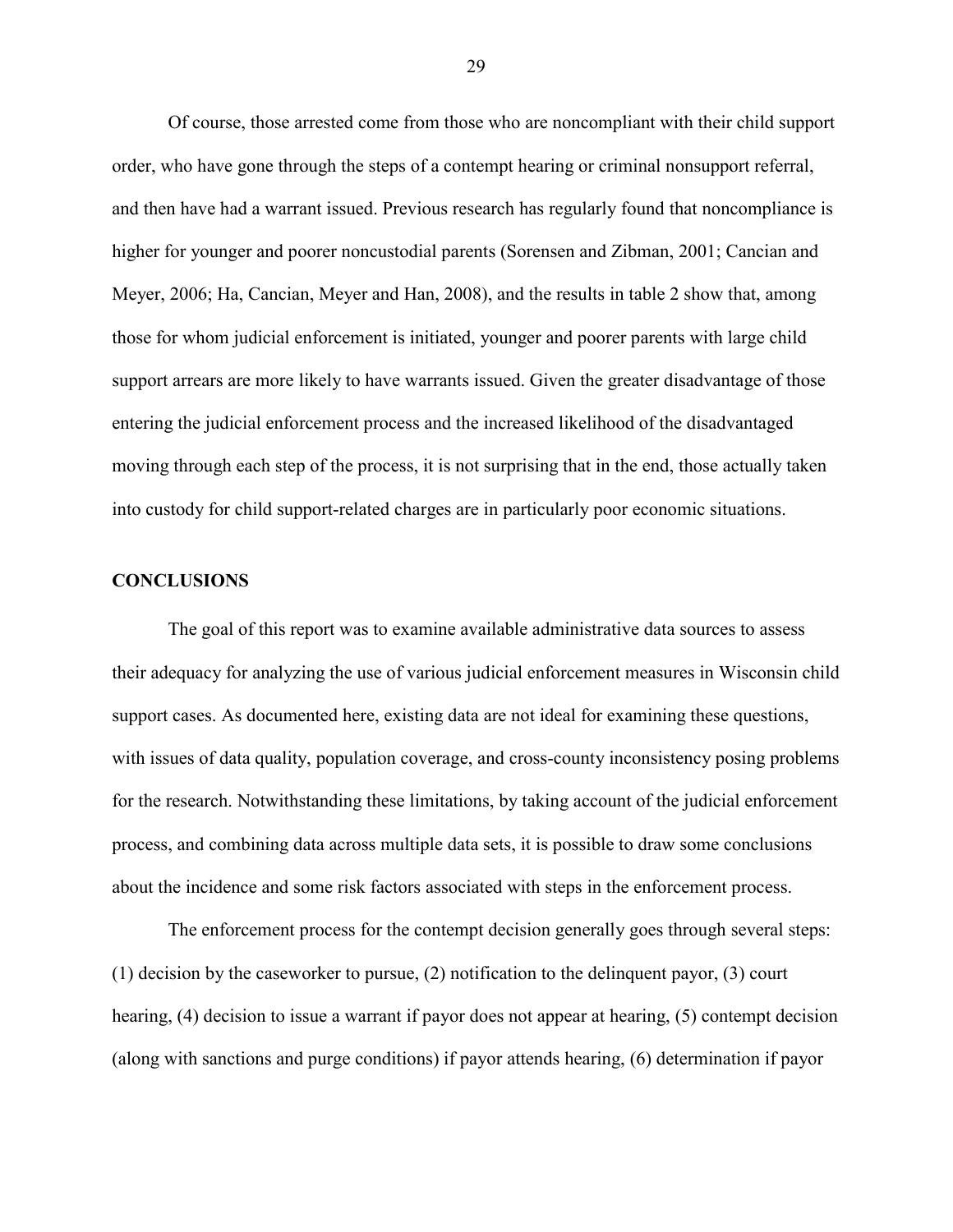has met purge conditions, (7) decision to issue warrant to commit if payor has not met conditions, (8) arrest and incarceration if warrant is issued.

The steps are similar for the decision about pursuing criminal nonsupport charges: (1) decision to pursue (usually after having pursued contempt process), (2) notification of custodial parent, (3) referral to district attorney, (4) decision by district attorney to prosecute, (5) criminal warrant, (6) arrest and booking of the defendant, (7) trial, (8) sentencing (if convicted), (9) incarceration.

Information on each of these steps is not held in a single place, and for some cases, are not gathered anywhere. In particular, for contempt cases in Milwaukee, Kenosha, and Racine Counties, data on warrant requests is not entered into KIDS. In all counties, court proceedings on paternity cases are usually not available in the open court records, incarceration information is not generally collected in KIDS, and local jail data is not collected centrally.

That said, some conclusions about the judicial enforcement process can be drawn. The use of both types of judicial enforcement procedures rose in the first half of the last decade, and then declined in the last years of the decade, even as the overall child support caseload remained steady or rose somewhat. Most of the latter decline appears to be concentrated in Milwaukee County. Additional analysis would be required to better identify the factors accounting for the time trends, but previous research (Cook and Noyes, 2011) suggests that at least some of the decline in Milwaukee County may have been related to resource constraints that led to a decision to concentrate the county's enforcement efforts on other, less costly options.

Criminal nonsupport charges are used relatively infrequently, especially as compared to contempt charges, and the initiation of the enforcement procedure only leads to a warrant request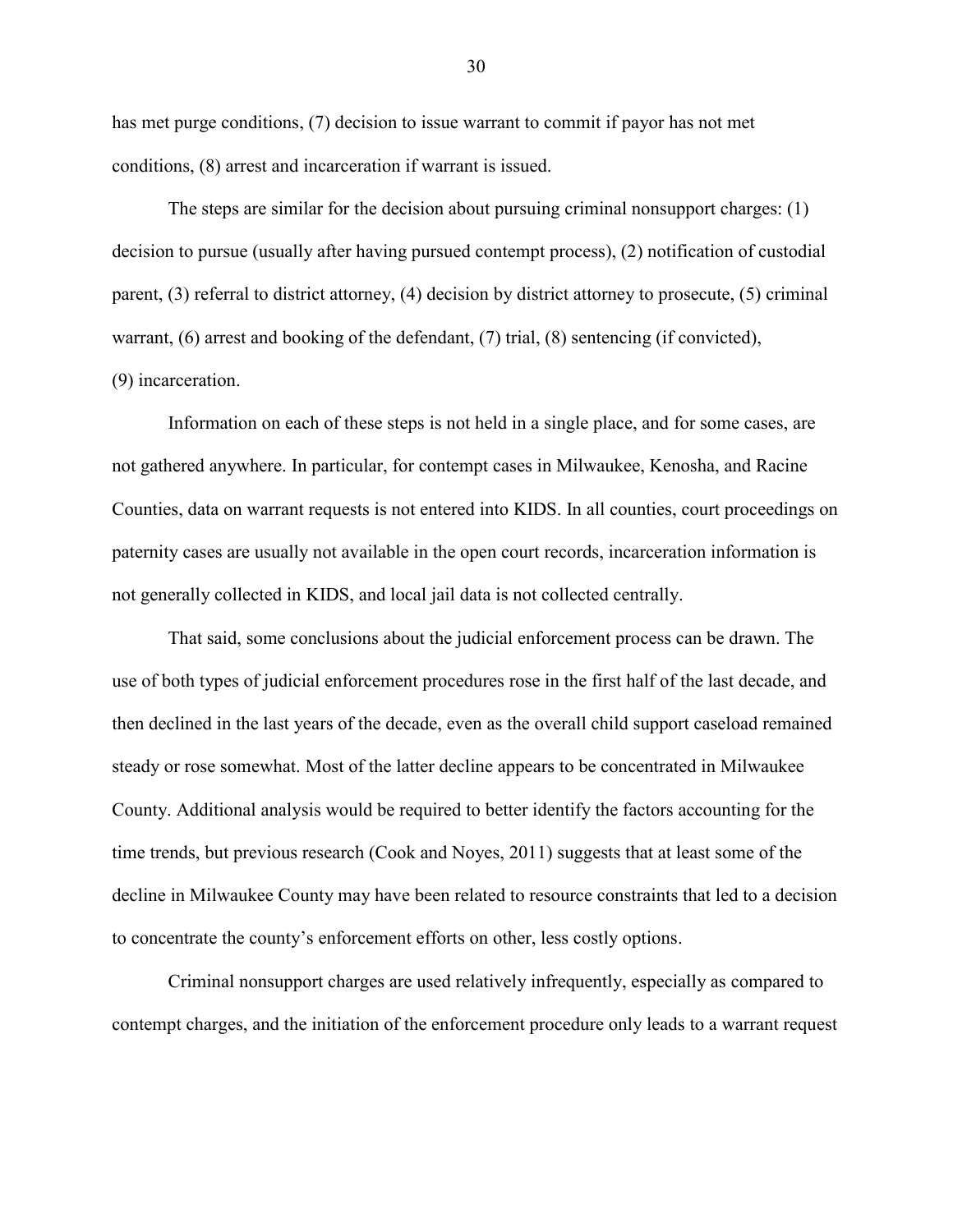or a referral for prosecution about one-half the time, and a criminal warrant is issued in only a small percentage of cases referred.

Strong differences in the likelihood of moving through the enforcement process were seen only in the probability of having a warrant issued after one has been called to court for a contempt hearing. Here parents who were younger, lower-income, and with high child support arrears were most likely to have a warrant issued. However, in neither contempt nor criminal nonsupport cases were there strong differences by age or economic circumstance in the likelihood of having a warrant executed, once a warrant was issued.

Due to the limited administrative data available from local law enforcement agencies, firm conclusions on a statewide level about the incarceration experiences of delinquent payors subject to these enforcement procedures are impossible to draw. However, if we assume that those subject to an executed warrant spend at least some time in custody, then we can estimate that approximately 15,000 parents statewide experienced some period of incarceration due to child support-related charges between 2000 and 2010.